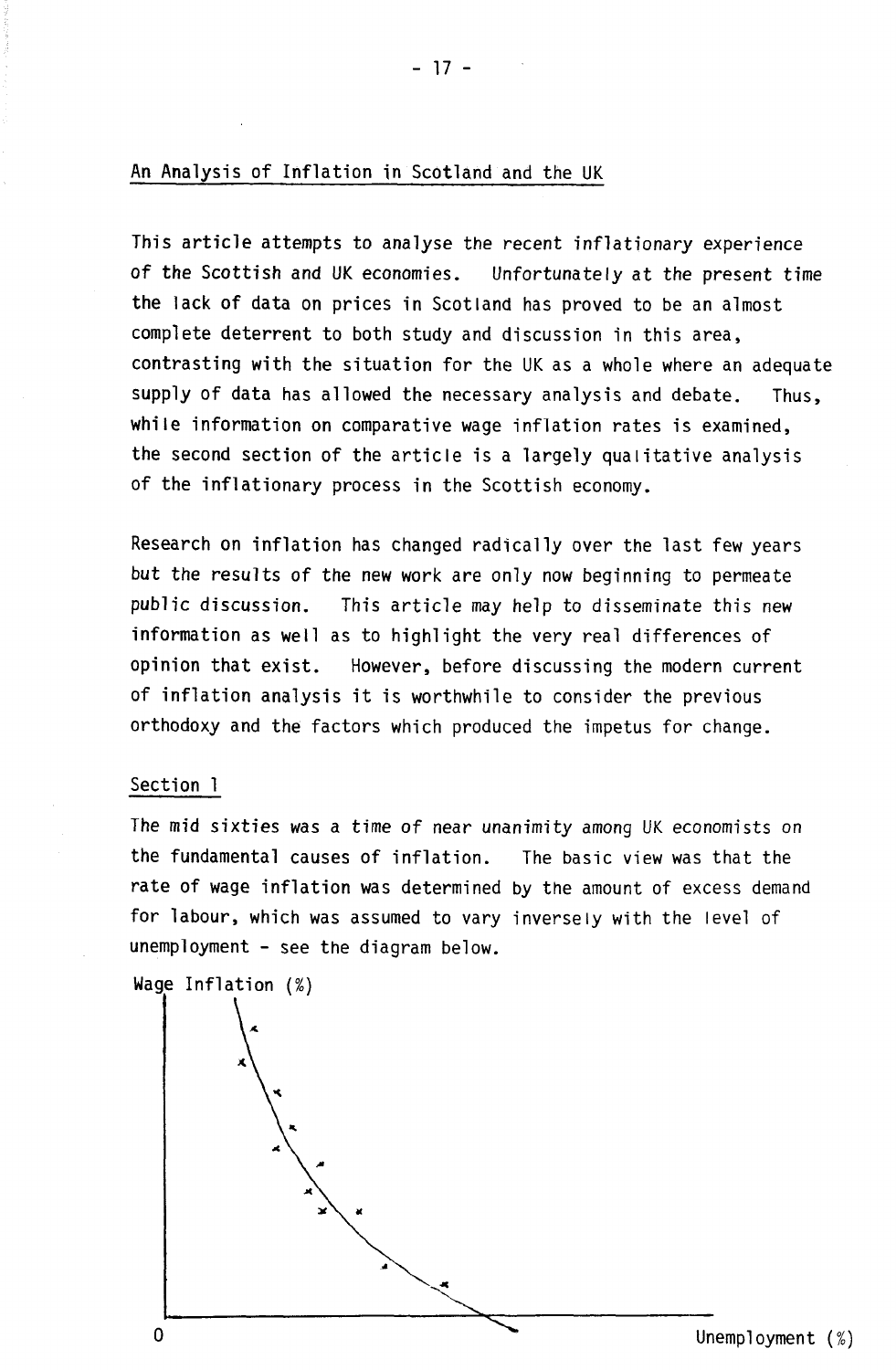In other words, economists assumed that wages rose fastest during a boom, because firms then had to compete amongst themselves for what labour was available, and changed little under conditions of economic slump, when unemployment was high. By combining these ideas on wage inflation with the hypothesis that firms raise prices at a rate determined by the rate of wage increase minus the increase in labour productivity, two very simple conclusions emerged. First, there was a well-defined trade-off between inflation and unemployment: we could have either low unemployment or low inflation, but not both. Phillips, whose name is associated with this relationship, suggested that the UK economy could choose either one percent unemployment with 6% price inflation or just over 2% unemployment with a zero rate of price inflation (or some combination of these). Secondly, this overall view implied that inflation could be easily controlled by Keynesian demand management, as no one disputed the fact that unemployment could be influenced by conventional monetary and fiscal policies. Thus the rate of price inflation could be chosen according to political judgement.

Towards the end of the decade, however, this theory became clearly untenable as both unemployment and wage and price inflation increased. This phenomenon, often termed 'stagflation', became apparent throughout most of the Western world over the late sixties and early seventies and the old orthodoxy had to be rejected. A number of theories have been proposed over the last few years in an attempt to develop a satisfactory explanation of inflation. It is convenient for the purpose of this article to distinguish between theories of wage inflation and theories of price inflation; the former will be examined first.

#### Wage inflation theories

While there are a myriad of particular theories they can be subsumed within three broad groups:

- (a) the expectations/excess demand theory
- (b) the trade unions strength, "wage push" theory
- (c) the sociological and political explanation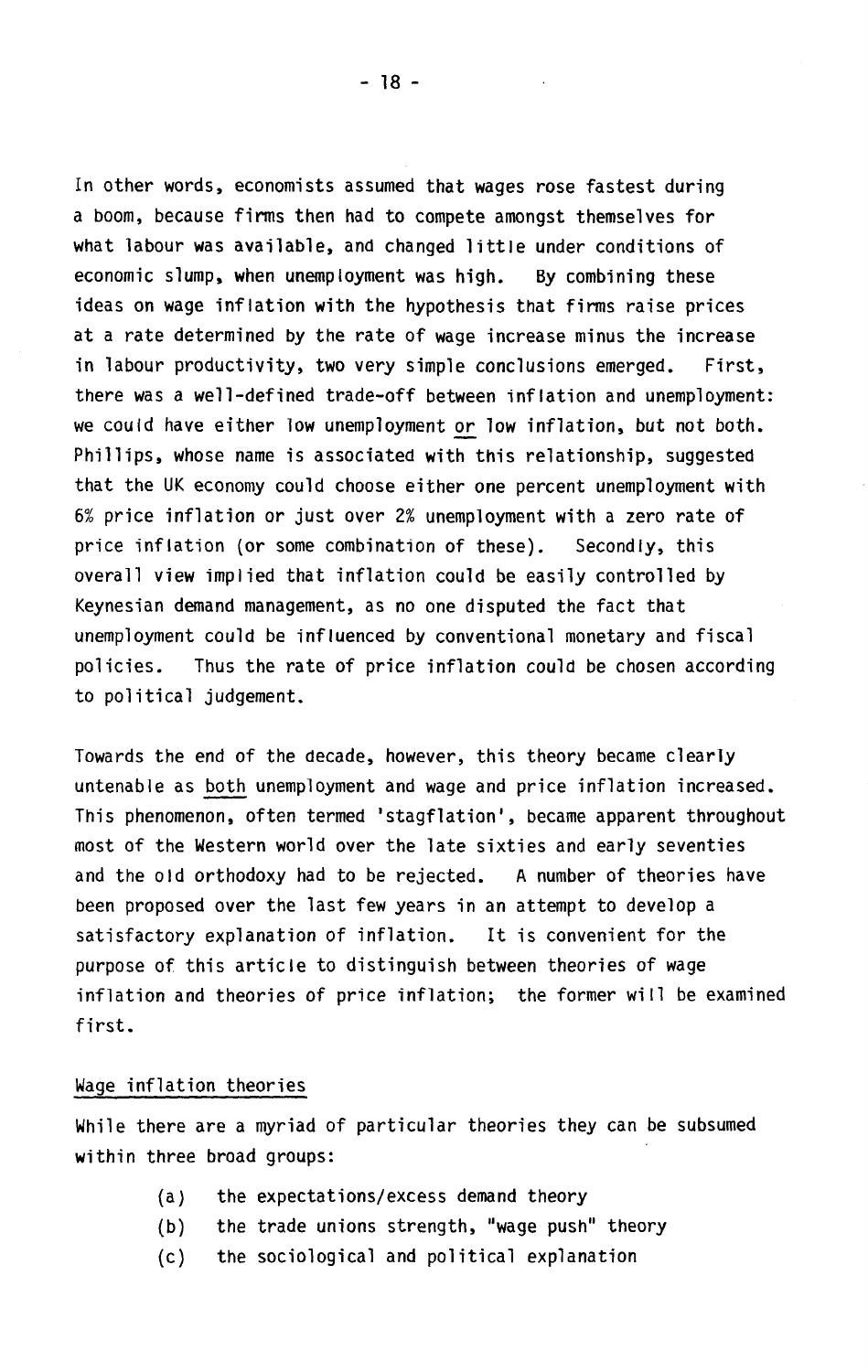**The fi**r**st** o**f these has its r**oo**ts in work d**o**ne in the late sixties by F**r**iedman and Phelps, alth**o**ugh the m**o**st n**o**table B**r**itish adv**oc**ates a**r**e P**ro**fess**or**s Laidle**r **and Pa**r**kin, wh**o **have** r**efined and tested the basi**c **a**r**gume**n**t. This view is n**or**mally, alth**o**ugh n**o**t unambigu**o**usly, labelled "m**o**neta**r**ism" be**c**ause it is** co**mm**o**nly** co**mbined with the a**r**gument that it is** o**ve**r**-expansi**o**n** o**f the m**o**ney supply that has gene**r**ated substantial ex**c**ess demand. G**ro**ups (b) and (**c**) a**r**e cl**o**sely**  r**elated; the in**cr**eased t**r**ade uni**o**n st**r**ength the**or**y has been p**ro**p**o**sed by Hines, Tu**r**ne**r **and Ja**c**ks**o**n et al, while Wiles and Hi**c**ks have been am**o**ngst th**o**se wh**o **have put f**or**wa**r**d the**or**ies based** o**n the idea that n**o**n-e**co**n**o**mi**c **fa**c**t**or**s a**r**e** o**f** cr**u**c**ial imp**or**tan**c**e in explaining the**  r**e**c**ent wage and p**r**i**c**e 'expl**o**si**o**n'. The a**r**ti**c**le will n**o**w summa**r**ise and** co**mpa**r**e these th**r**ee p**o**tential explanati**o**ns** o**f the** r**e**c**ent wage inflati**o**n.** 

**The fi**r**st** o**f the the**or**ies is essentially an adapted ve**r**si**o**n** o**f the**  o**ld Phillips** c**u**r**ve** or**th**o**d**o**xy. H**o**weve**r**, the ext**r**emely inte**r**esting additi**o**n t**o **the the**or**y is that** o**f the new** ro**le** for **'expe**c**tati**o**ns'. The basi**c **a**r**gument, as set** o**ut** or**iginally by F**r**iedman, is that the**  r**ate** o**f wage inflati**o**n is jointly dete**r**mined by:** 

- **(1) the am**o**unt** o**f ex**c**ess demand in the lab**o**u**r **ma**r**ket (whi**c**h** c**an be p**ro**xied by the inve**r**se** o**f the unempl**o**yment level)**
- **(2) the expe**c**ted** r**ate** o**f p**r**i**c**e inflati**o**n**

**The** r**ationale** for **the latte**r **va**r**iable is b**o**th plausible and simple: w**or**ke**r**s a**r**e assumed t**o **be** co**n**c**e**r**ned with the value of thei**r r**eal wages, hen**c**e if they believe that p**r**i**c**es will** r**ise 10% ove**r **the** co**ming yea**r **they will demand 10% highe**r **wages simply t**o **maintain thei**r **standa**r**d**  o**f living. The the**or**y assumes that the** o**nly** o**the**r **dete**r**minant** o**f wage inflati**o**n is demand p**r**essu**r**e in the lab**o**u**r **ma**r**ket - ex**c**ess demand p**ro**du**c**es an in**cr**ease** o**f m**or**e than 10%, while ex**c**ess supply** r**edu**c**es the**  r**ate bel**o**w 10%.** 

**This the**or**y** o**f wage inflati**o**n** c**an be used t**o **explain the** r**e**c**ent**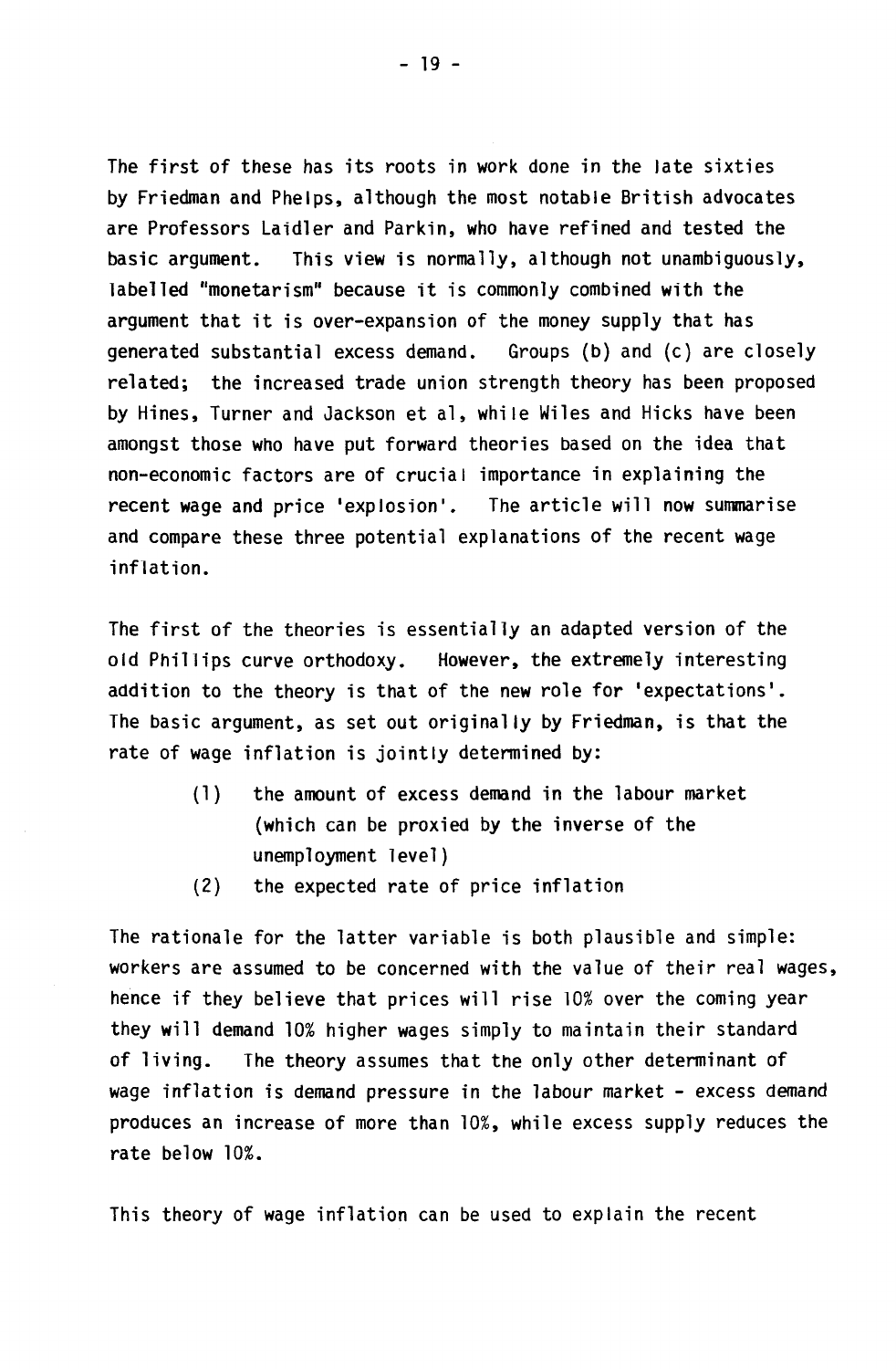stagflation in the following way. First, so the argument runs, the whole inflationary spiral was begun by excessive expansion of world demand by the USA in the 1960's. The huge government expenditure programmes that the United States carried out at that time produced a large balance of payments deficit in that country while simultaneously increasing the level of demand pressure in the rest of the world. In Britain this inflationary impulse was reinforced by devaluation of the pound in 1967 and by expansionary monetary policy. This excess demand provided the original wage inflationary stimulus. However, as price inflation developed because wage costs were rising - people began to expect future increases in the price level. Because of this, workers began to build these expectations into their wage claims. This served to increase wage inflation, which produced still greater price inflation. By the 1970's, although unemployment was at a level which in the fifties would have meant a constant price level, a huge rate of inflation had been created by a wage-price spiral propelled by labour's reaction to its expectations of price inflation. In terms of diagram (1) proponents of this school suggest that the Phillips Curve shifted rightwards over the period because of expectations of high rates of price inflation and the compensatory increases in money wages that resulted.

The advocates of this view believe that there is a straightforward, although politically unpopular, solution to the problem of inflation. If the government produces excess supply in the economy - that is, creates a recession - the level of wage inflation will be reduced over time (a) because higher unemployment will dampen wage increases as firms find that they do not have to compete for workers in a tight labour market, and (b) because as wage inflation moderates, the rate of price inflation will fall, hence reducing the rate of price inflation that workers expect. Thus the whole spiral can be put into reverse. The initial result of this type of demand management policy would be high unemployment, low wage and price inflation and a low expected rate of inflation. However, supporters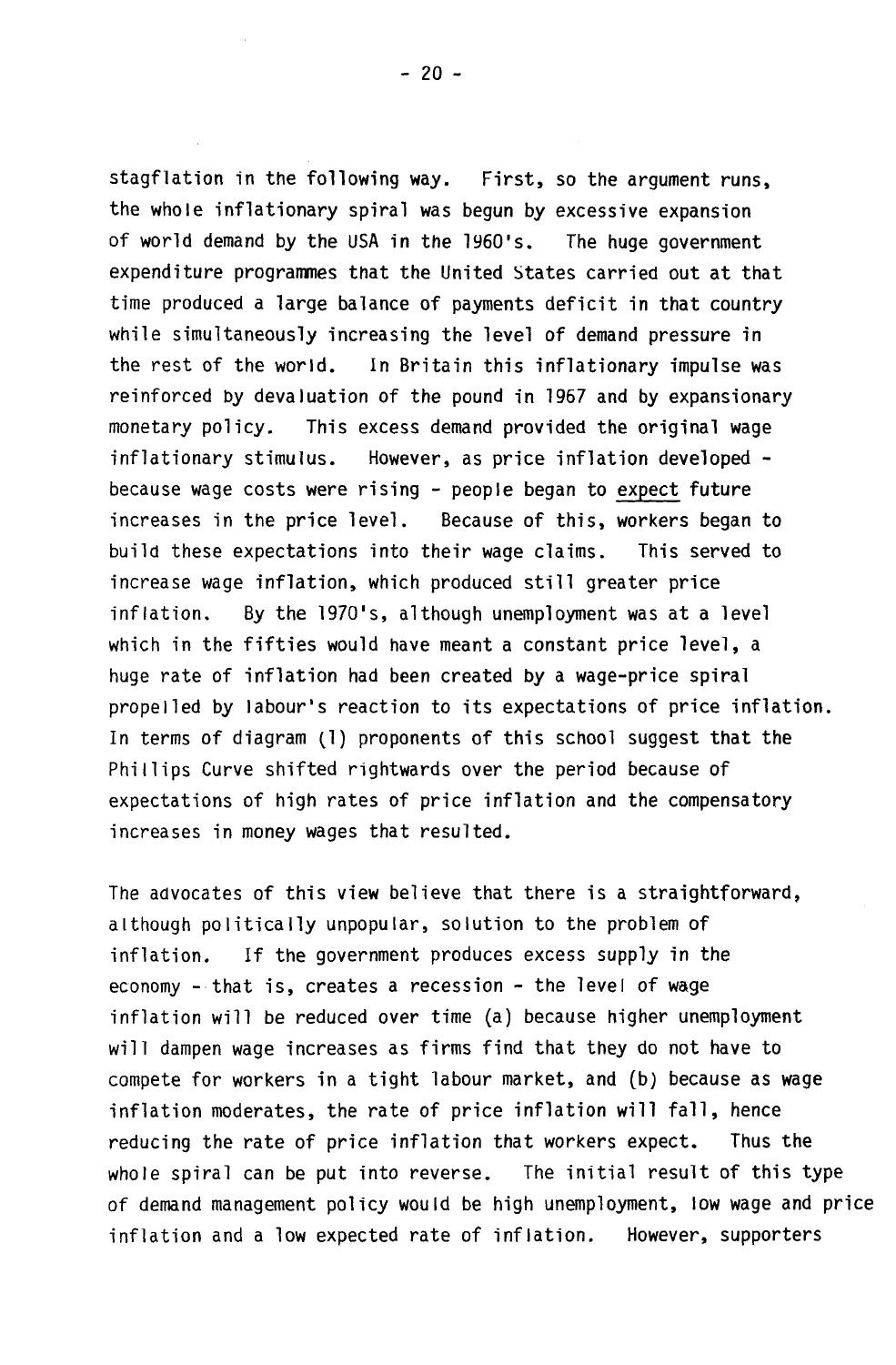of this policy believe that once this situation has been attained it would be possible to reflate slowly without producing a high rate of inflation, eventually establishing the early sixties situation of moderately low unemployment with low inflation. To maintain this it would be necessary to avoid sharp increases in demand pressure, such as result from large increases in the supply of money. This constitutes the basic 'monetarist' position in the debate on inflation policy.

The second of the three theories of wage inflation rests upon the premise that the cause of the recent wage explosion is increased trade union power. Underlying this thesis is the view that under existing conditions the level of wages is determined by the outcome of a bargaining process between unions and employers. Advocates of the trade union, "wage push" theory argue that trade unions are now highly organised and capable of forcing strikes for substantial periods of time. Because employers often take the view that they will be forced to pay higher wages eventually, or that it is simply more profitable to concede than to provoke a long and bitter strike, it has been argued that trade unions have, and now realise that they have, a great deal of power to extract high wage increases. To establish whether increased trade union strength has caused the recent inflationary experience is unfortunately difficult, particularly because it is not clear how the 'average level of trade union power' can be measured. However, this explanation of inflation seems to have wide popular support and probably forms the rationale for the many attempts at incomes policy in the UK over the last decade. The proponents of this view argue that demand management is of little use in combating inflation and that some sort of powerful policy of wage control is necessary.

A related point that has been widely discussed is that government policy has helped unions extract higher wages. Given that a union is concerned about the number of its members who are unemployed there is a natural brake on excessive wage increases, because under static demand conditions most firms will cut back their labour force as the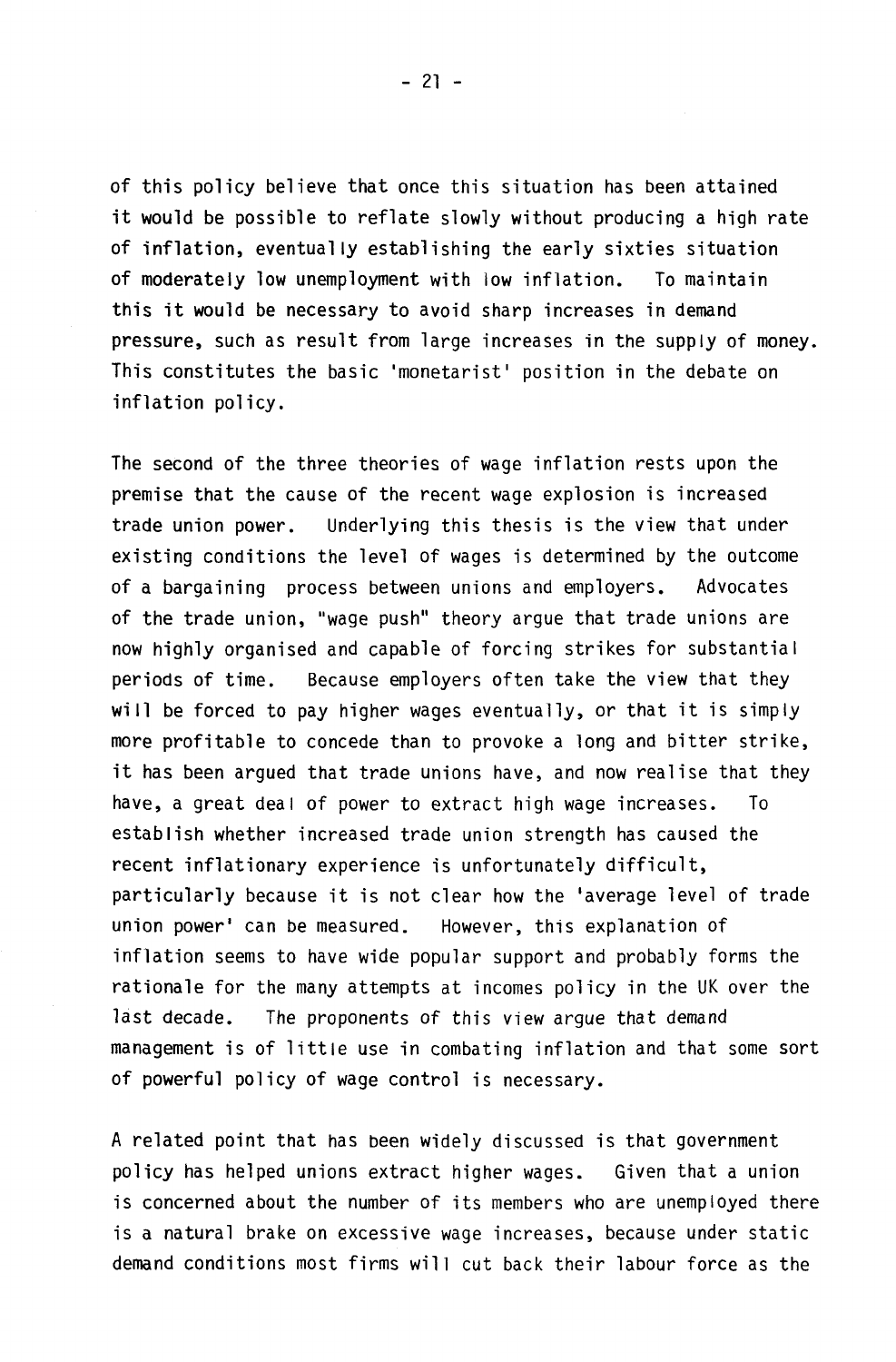**wage rate in**c**reases; thus uni**o**ns may be** r**elu**c**tant t**o **p**r**ess** for **very la**r**ge wage** r**ises. Many w**r**ite**r**s have** c**laimed that the g**o**ve**r**nment's c**o**mmitment t**o **maintain high empl**o**yment has p**r**evented this natural devi**c**e f**ro**m** o**pe**r**ating. In sh**or**t, uni**o**ns have p**r**essed fo**r **la**r**ge wage in**cr**eases,** co**nfident that the g**o**vernment w**o**uld p**r**event unempl**o**yment by in**cr**easing agg**r**egate demand.** 

**The thi**r**d** o**f the wage inflati**o**n the**or**ies c**o**ntends that inflati**o**n has stemmed la**r**gely f**ro**m s**oc**i**o**logi**c**al** c**hanges in the Weste**r**n w**or**ld. The**or**ists** o**f this gen**r**e suggest the c**r**u**c**ial p**o**ints a**r**e that pe**o**ple n**o**w feel f**r**ust**r**ated when thei**r **in**co**mes fail t**o **g**ro**w at a 'satisfa**c**t**or**y'**  r**ate, that the**r**e is** co**mpetiti**o**n between g**ro**ups** o**f lab**o**u**r **t**o **widen wage diffe**r**entials, and that pe**o**ple a**r**e n**o**w m**or**e selfish and mate**r**ialisti**c **than eve**r **bef**o**re. The** co**mm**o**n theme** r**unning th**ro**ugh the**or**ies** o**f this type is that the very natu**r**e** o**f Weste**r**n s**oc**iety has**  c**hanged ove**r **the last de**c**ade and that the** r**esult has been a wage spi**r**al. Unf**or**tunately these ideas appea**r **t**o **be even less easily testable than th**o**se** o**f the se**co**nd type, whi**c**h makes it ext**r**emely diffi**c**ult t**o **weigh them against the eviden**c**e put f**or**wa**r**d by th**o**se suppo**r**ting alte**r**native views. It is n**o**t** o**bvi**o**us what p**o**li**c**y a**c**ti**o**n w**o**uld be m**o**st app**ro**p**r**iate if this we**r**e the** correct **explanati**o**n** o**f inflati**o**n, but s**o**me f**or**m** o**f in**co**mes poli**c**y is p**r**esumably implied, pa**r**ticula**r**ly if supp**or**ted by a publi**c**ity** c**ampaign aimed at** c**hanging attitudes in s**oc**iety; the £6 a week p**o**li**c**y is** o**f this type, t**o **the extent that it is based** o**n uni**o**n a**cc**eptan**c**e** o**f a fall in** r**eal wages.** 

**The p**r**e**c**eding dis**c**ussi**o**n** co**nstitutes a b**r**ief su**r**vey** o**f the p**r**esent**  c**ontrove**r**sies** o**ve**r **the** c**ause** o**f wage inflati**o**n. T**o **explain the p**r**i**c**e inflati**o**n that a**cco**mpanied wage in**cr**eases, h**o**weve**r**, it is ne**c**essa**r**y t**o co**nside**r **b**r**iefly why p**r**i**c**es have been** co**ntinually**  r**aised** o**ve**r **the last de**c**ade.** 

#### **The**or**ies** o**f P**r**i**c**e Inflati**o**n**

**The maj**or **debate in this a**r**ea** o**f e**co**n**o**mi**c**s is whethe**r **(a) p**r**i**c**es** c**hange be**c**ause** o**f** c**hanges in b**o**th** co**sts (**o**f lab**o**u**r**,** r**aw mate**r**ials and** o**the**r **fa**c**t**or**s** o**f** 

**- 22 -**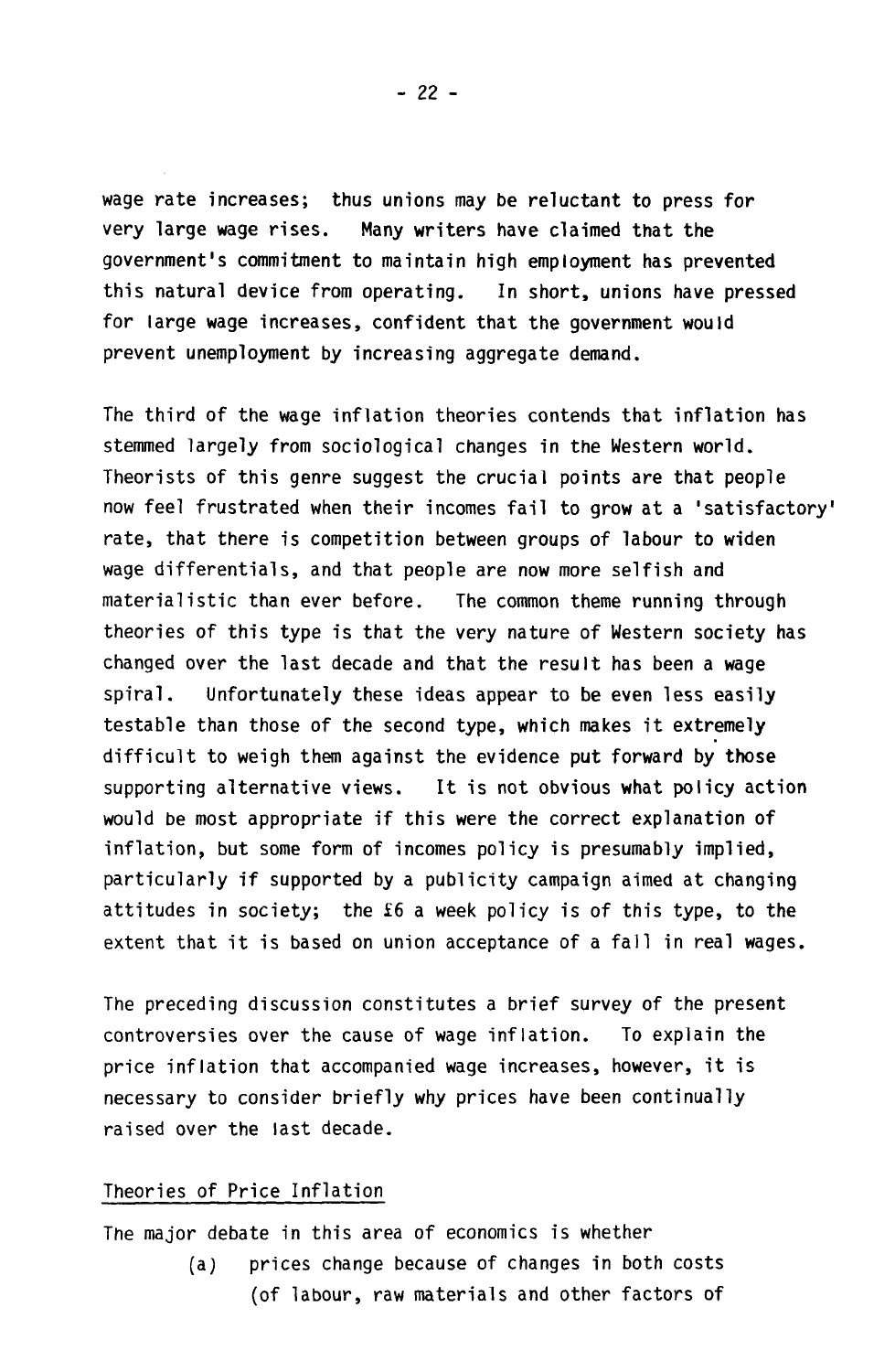#### production) and demand pressure

or (b) prices are set merely with regard to costs, on a mark-up basis.

While conventional economics suggest that firms attempt to maximise profits and therefore change prices if demand conditions alter, many writers have suggested that large sections of manufacturing industry merely apply some profit margin to costs in setting prices and thus raise prices only if costs increase. While this may be a reasonable description of some industrial sectors it seems likely that the general price level is affected by demand pressure as well as unit costs. This view is supported by the weight of the empirical evidence as well as by consideration of the fact that in certain sectors - such as the agricultural sector, for example, which has an important influence on the retail price index - demand conditions are vitally important in determining prices. In conclusion, price inflation can be produced by either rising costs (such as produced by rising wages) or excess demand for goods (which increases profit margins) or some combination of these.

### Conclusions on the Causes of Inflation

Can some consistent overall conclusion on the causes of wage and price inflation be drawn from the academic theories outlined above? The view expressed here is that by combining certain aspects of these theories it is possible to reach a satisfactory explanation of the inflationary experience of the UK. Section 11 discusses the Scottish inflation using the same broad conclusions.

The expectations/excess demand theory, which is in many ways the most clearly articulated and thoroughly researched of the theories, provides what is probably the most valuable and original insight from the three, namely that the expected rate of price inflation is a fundamental determinant of the rate of inflation. In addition, on theoretical and empirical grounds it does seem that demand conditions in the economy influence the rates of wage and price inflation. Thus the theory is, in the main, extremely convincing. However, the 'monetarists' have concentrated too heavily on the role of the

- 23 -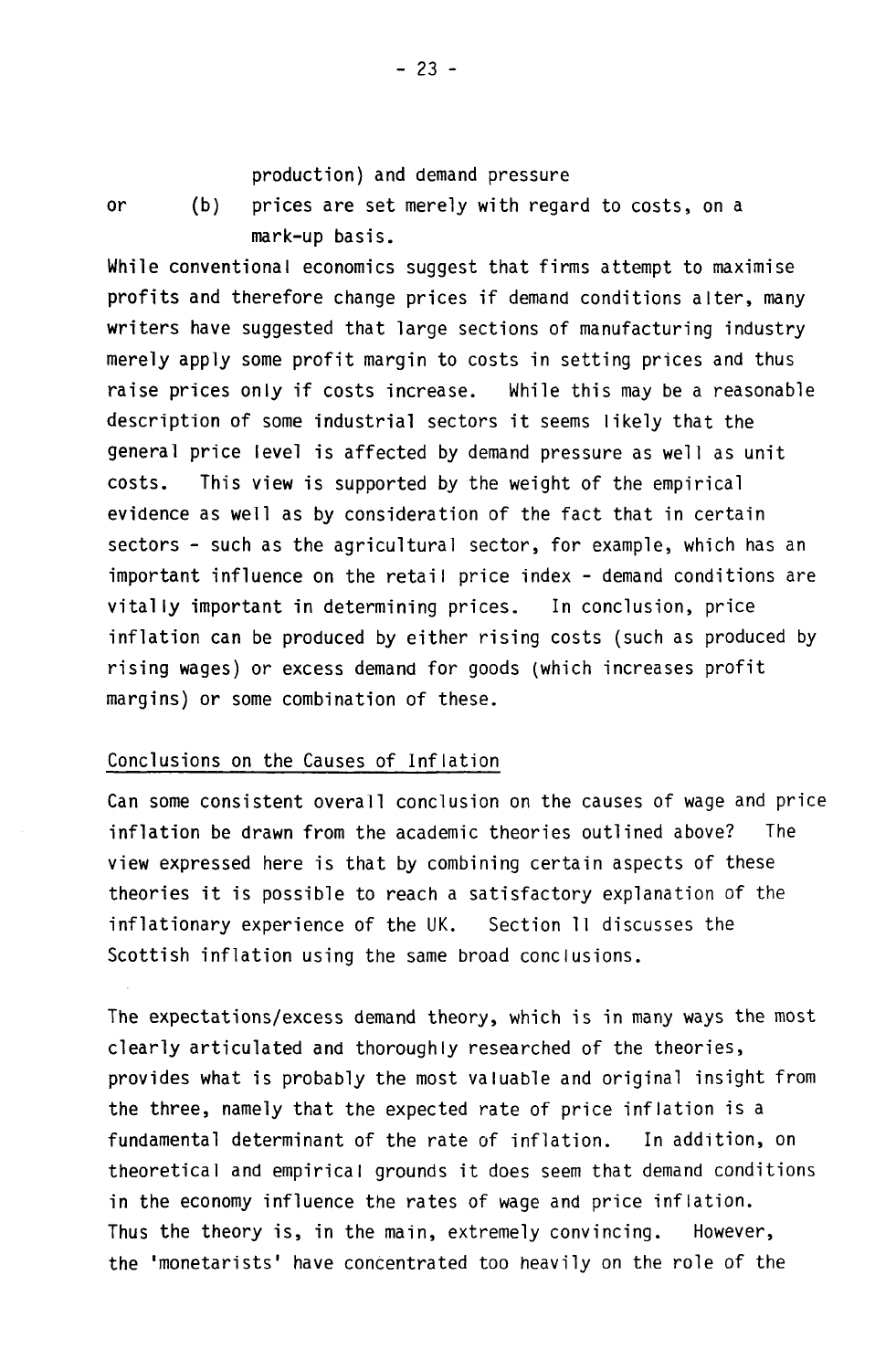money supply as a determinant of aggregate demand in the economy; fiscal policy is also critically important. Even though this theory clearly contributes a great deal to our understanding of the causes of recent inflation it is not in itself a complete explanation.

The crucial weakness in the excess demand expectations theory of inflation is that the process of bargaining between unions and management is ignored. It is simply assumed that if workers expect 20% price inflation they will claim, and receive, a 20% increase in wages, plus or minus some adjustment depending on whether boom conditions are forcing wages up or whether high unemployment is dampening wage inflation. This assertion based on the assumption that workers do not ever press for higher living standards or parity with other sectors - seems indefensible. As a result, the excess demand/expectations theory cannot explain why, for example, certain groups of labour, such as the coal miners, managed to extract much greater wage increases - with no signs of excess demand - than those given elsewhere in the economy; nor what produced wage inflation in 1974-75 so far above the rate of price inflation that the real incomes of wage and salary earners rose substantially during a slump; nor why the boom in the fifties (when unemployment fell as low as in the sixties) failed to produce the 20-30% inflation of the last few years. To explain these events it seems necessary to consider the factors proposed in the other two theories. The first point seems obviously to have resulted from the strong bargaining position of the NUM; the second indicates that workers both expect to receive, and can ensure that they receive, increases in real incomes every year; while the third point suggests that structural changes of the types postulated by the sociological and trade union push theories have occurred over the last two decades.

In overall conclusion, the wage and price inflation experienced in the UK over the last 5-10 years can be largely explained in terms of over expansion of demand and the propulsive effects of a wage-price spiral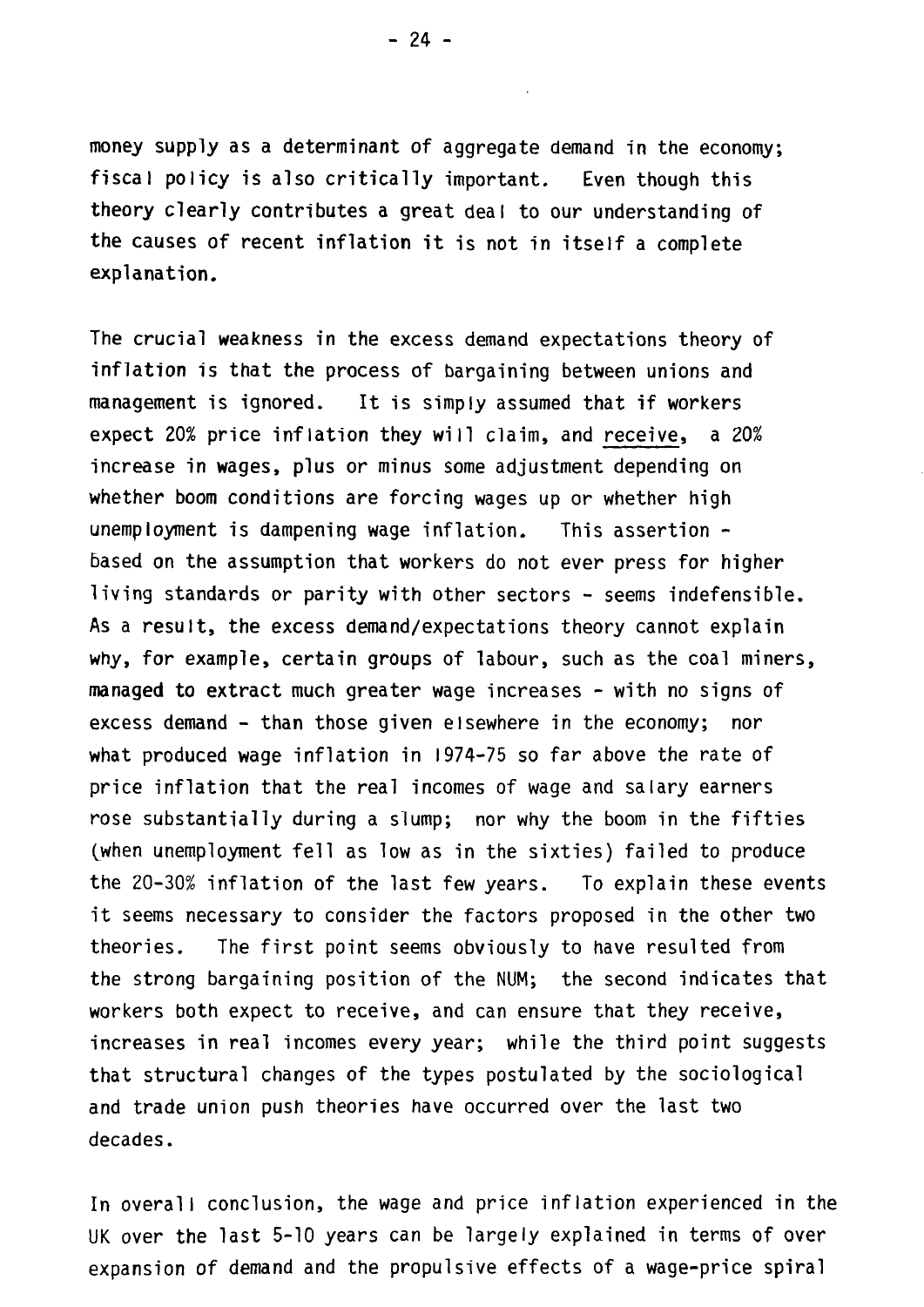stemming from expectations of continuing price inflation. While this mechanism has been of major importance, however, it seems that changes in sociological factors and trade union strength have also played a part. Although government action in attempting to maintain full employment has to some extent aided this "wage push" inflation, by largely removing the fear of unemployment as a result of substantial wage increases, it is not obvious that demand management alone could reduce inflation to a few percent without producing the sort of depression experienced in the 1930's. The policy implications of this are that both deflation and some form of incomes policy aimed at reducing real income growth expectations in particular - are likely to be necessary to control UK inflation. This suggests that present government policy may accomplish the task of reducing inflation to a satisfactory level if the political pressure associated with a high level of unemployment can be withstood. However, it seems from this analysis that even a carefully regulated demand management policy in the future may not be sufficient to produce an early sixties inflation rate, unless the change in attitudes - for example, in real income expectations - induced by the £6 a week policy are to some extent permanent.

#### Section II

The object of this section is to analyse the inflationary experience of the Scottish economy. First, the available data on inflation are set out. Secondly, a comparison is drawn between Scotland and the UK based on the view that although the causes of inflation in both countries are essentially similar there are important quantiative differences. The principal conclusions drawn in the section are, first, that the Scottish rate of price inflation was, and is, almost certainly greater than that for the UK, secondly, that the rate of inflation in Scotland is more sensitive to demand pressure, and thirdly that there is a particularly unfavourable short run trade-off between unemployment and inflation in Scotland. The consequences of unchecked inflation in the Scottish economy are discussed at the end of the article.

#### The Rate of Inflation in Scotland

It is possible to calculate a series for the rate of wage inflation in Scotland by using annual statistics on average weekly earnings. This series is set out in Table 4 and is plotted against the corresponding series for the whole of the UK in Graph 1.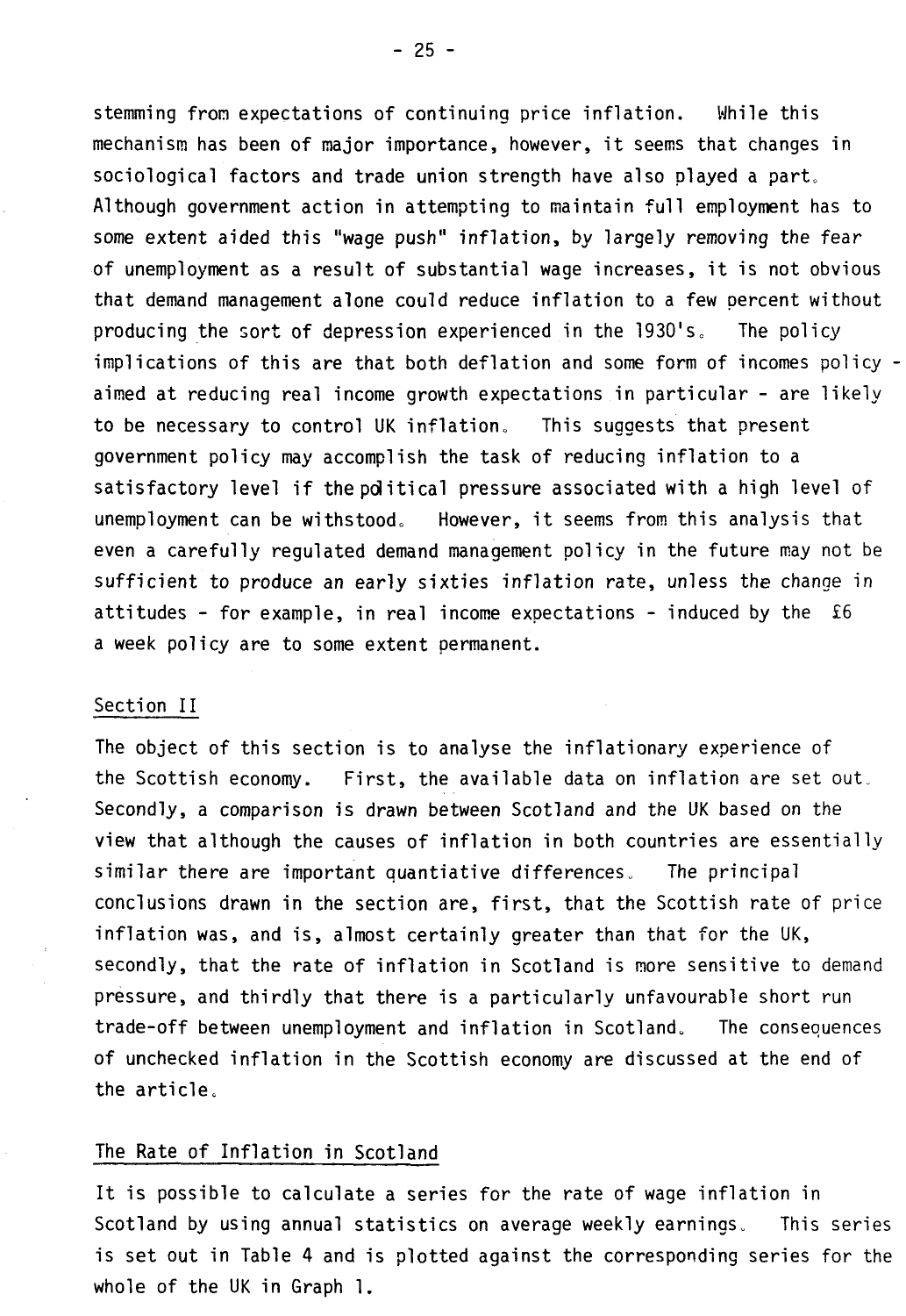| Table 4 |          | Unemployment and Increases in Average Weekly Earnings |      | $\star$      |
|---------|----------|-------------------------------------------------------|------|--------------|
|         |          |                                                       |      |              |
| Year    | Scotland | % Unemployed                                          | UK   | % Unemployed |
| 1960/61 | 10.3     |                                                       | 8.8  |              |
| 61/62   | 3.2      | 2.9                                                   | 3.4  |              |
| 62/63   | 5.3      | 3.5                                                   | 5.6  |              |
| 63/64   | 9.2      | 4.4                                                   | 8.1  |              |
| 64/65   | 9.0      | 3.5<br>2.8                                            | 8.2  | 1.7<br>1.4   |
| 65/66   | 6.1      | 2.7                                                   | 3.6  | 1.5          |
| 66/67   | 6.1      | 3.6                                                   | 5.3  | 2.3          |
| 67/68   | 7.4      | 3.7                                                   | 7.6  | 2.4          |
| 68/69   | 8.1      | 3.6                                                   | 8.0  | 2.4          |
| 69/70   | 12.2     | 4.1                                                   | 13.0 | 2.6          |
| 70/71   | 10.5     | 5.7                                                   | 10.3 | 3.4          |
| 71/72   | 16.9     | 6.2                                                   | 15.8 | 3.7          |
| 72/73   | 15.5     | 4.5                                                   | 14.2 | 2.6          |
| 73/74   | 19.9     | 3.9                                                   | 18.8 | 2.6          |

Sources: Scottish Economic Bulletin Economic Trends

\* The earnings figures are for full-time adult male manual workers

One crucial point must be considered when comparing the UK figures with those for Scotland, namely, because the Scottish figures are included implicitly in the UK statistics the observed differences will be less extreme than those between Scotland and 'the rest of the UK'. Bearing this in mind, a number of points emerge from the data:

(a) The average rate of wage inflation over the period from i960 to 1974 was slightly higher in Scotland than it was in the UK as a whole. Average weekly earnings rose by 374% from 1960 to 1974 in Scotland as compared with 345% in the UK. It is not possible to calculate the differential between Scotland and the rest of the UK, but it is clearly more extreme.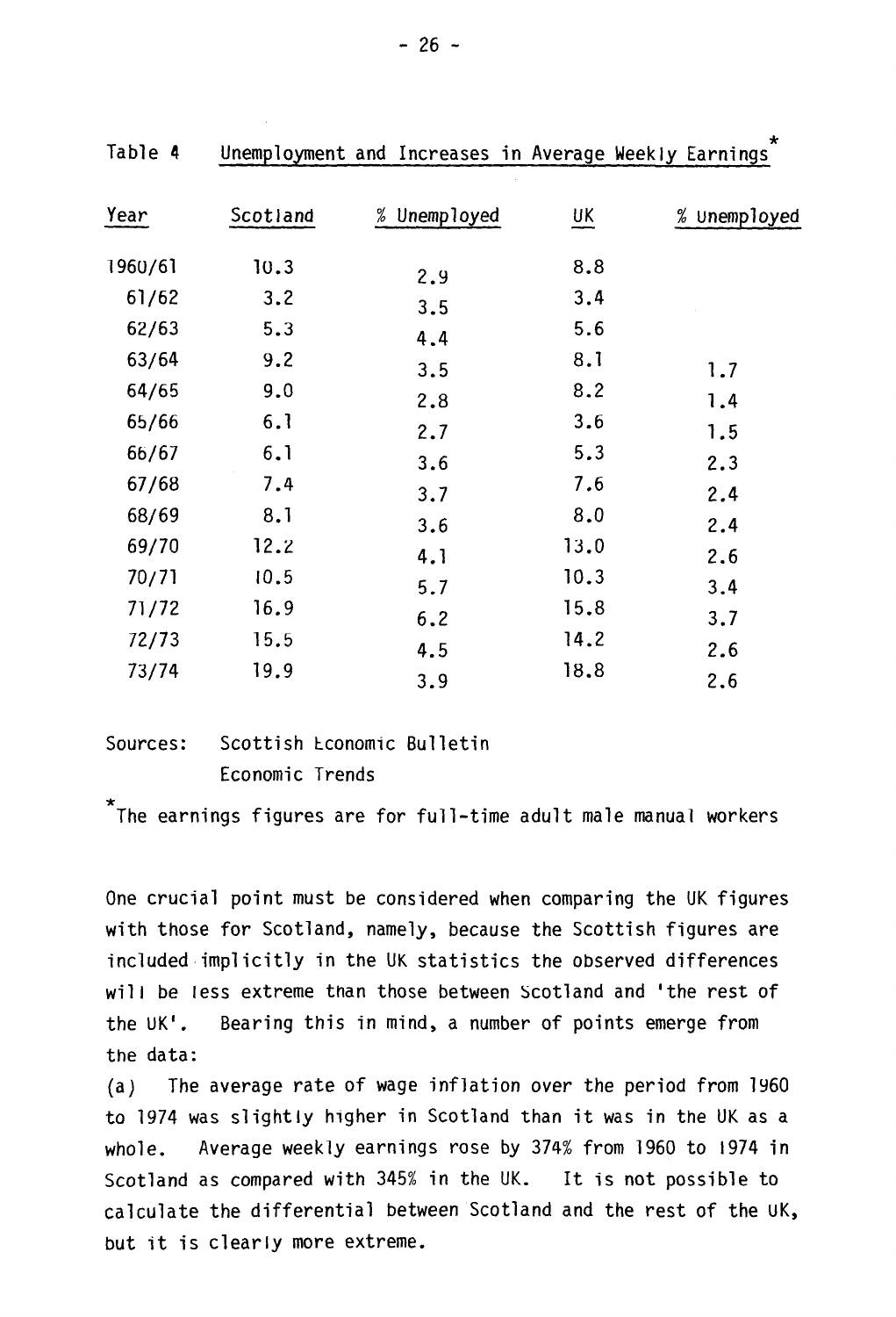(b) The qualitative fluctuations in the Scottish rate of wage inflation followed the UK pattern closely, but there were certain quantitative differences.

(c) The divergence between the Scottish and UK figures was most marked in the 'boom' periods of 1965/66 and 1972/73.

It is also valuable to examine the relationships between wage inflation and unemployment in Scotland and the UK. These are plotted for the period 1961-74 on graph (2) and show that there is a striking similarity between the patterns of data for the two countries: both reveal, very roughly, a slanted 'V' shaped scatter of points with the three observations for 1971-74 lying (in both cases) in a line above and to the right of the main group. As discussed in Section I there is of course no obvious downward sloping Phillips curve. The patterns of data that do emerge, while similar in shape, do not lie in the same regions of the graphs; in fact every point on the Scottish diagram lies  $1\frac{1}{2}$  - 2% unemployment points to the right of the corresponding UK point. This has unfortunate implications for the Scottish economy that are examined later.

While there are some small amounts of data on prices in Scotland - such as those published in a December report by the Price Commission, which stated that food prices in the north of Scotland were 7-8% higher than in central regions of the UK in May 1975 - there is no retail price index for Scotland, and this makes it impossible to provide a series for price inflation in Scotland that is comparable with that produced for the UK. However, it is almost certainly the case that the rate of price inflation has been, and is, higher in Scotland. As the average rate of wage inflation has been greater in the Scottish economy over the period, hence implying a faster increase in wage costs than in the rest of the UK, the rate of price inflation could only have been at or below the UK rate if some extremely unlikely combination of higher productivity increase and structural change has occurred in Scotland. Moreover, substantial excess demand in areas such as the North-East has produced areas of high regional wage and price inflation in the last few years as a result of oil development

- 27 -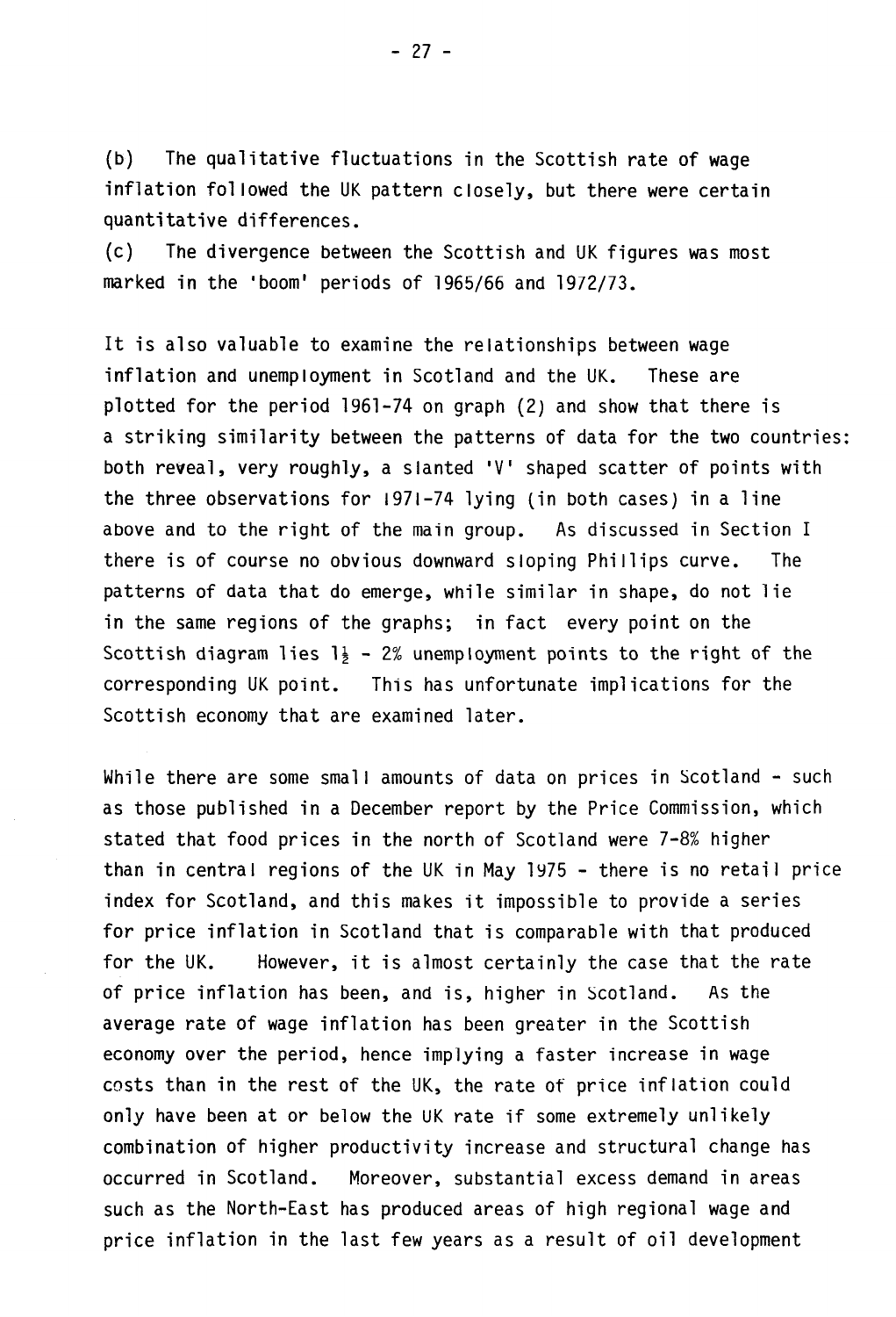and this must have recently provided a considerable stimulus to the Scottish rate of inflation.

In conclusion, over the last fifteen years Scotland has experienced a higher level of wage inflation than the UK as a whole - the average level of earnings is now only slightly below the UK average and it seems certain that the same is true of the rate of price inflation.

#### The Causes of Inflation in Scotland

The first question in an analysis of the causes of Scottish wage and price inflation is whether the explanation given for inflation in the UK is applicable. In fact it seems reasonable to suggest that Scottish inflation can be attributed to the same broad causal factors. Thus Scottish inflation has been jointly produced by demand pressure and a wage-price spiral induced by inflationary expectations, and by the sociological and union bargaining power changes discussed earlier. Hence the scatter of points in diagram (2) conceals not only a short-run trade-off between wage inflation and unemployment but also the influence of the expected rate of inflation in Scotland, which is certainly mainly responsible for the rightward shift in the Phillips curve, and of other factors such as the role of wage claims based on 'parity' with the rest of the UK. The effect of substantial excess demand on wage inflation is illustrated most effectively by the behaviour of wages in the North-East over the last few years - an extreme example of the 'bidding-up' effect that excess demand creates.

Although the causal mechanisms in Scotland are similar to those that produced the UK inflationary spiral it might be argued that these factors have somewhat different quantitative effects: for example, that unions are more militant in Scotland and better able to extract high wage increases, or that the expected growth in real incomes is lower in Scotland than in the rest of the UK - because of lower growth in the past, or that the role of wage parity with workers in England is the dominant 'sociological' influence on wage claims,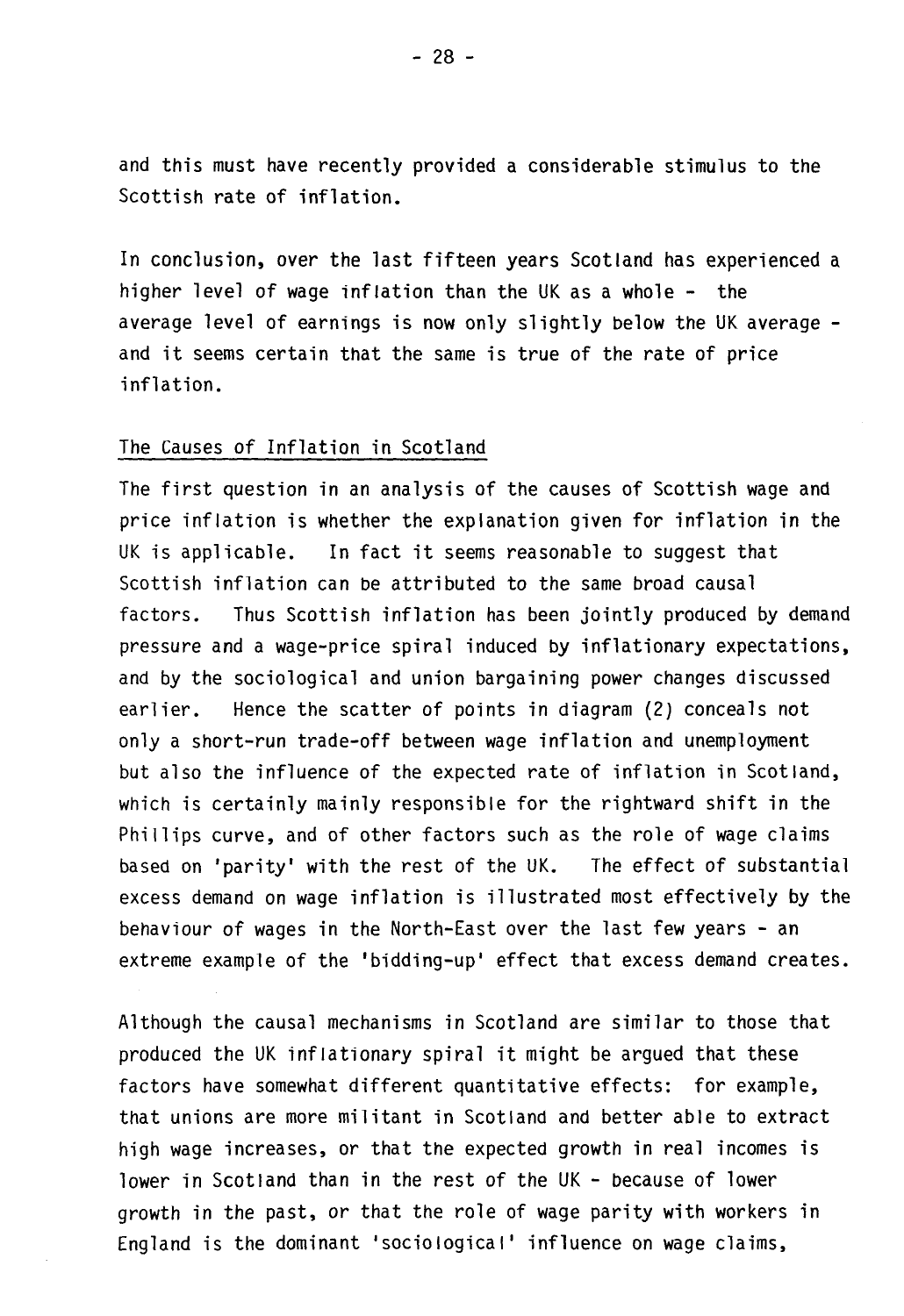or that the expected rate of price inflation is perhaps higher in Scotland than in the whole country. Unfortunately no firm conclusions can be reached on whether these factors have produced the differences in inflation rates between Scotland and the UK; even so, they remain interesting possibilities.

#### A Comparison between Scotland and the UK

There are two important questions that must be considered in this discussion. The first is what caused the two main periods of divergence of the Scottish and UK wage inflation rates, while the second is why the scatter of Scottish points on the unemployment wage inflation diagram lies well to the right of those for the UK as a whole.

First, as the periods of the greatest wage inflation differential were times of economic boom and high employment - at least in terms of the British trade cycle - it seems reasonable to conclude that the Scottish rate of wage increase is more responsive than the UK rate to demand expansion. The higher Scottish rate of wage inflation was particularly marked in the mid sixties boom (when UK unemployment was only  $\{\frac{1}{2}\%$ ) at which time the rate of wage increase was more than 6% while the UK figure was 3.6%.

The second point stems from the observation noted earlier that the trade-off between inflation and unemployment - which the excess demand/expectations theorists suggest exists in the short run only, because workers start to adapt their wage claims as the price inflation resulting from the first wage increases begins to appear - is much more unfavourable in Scotland than in the nation as a whole. This means that to reduce wage inflation in Scotland requires a much higher level of unemployment than that necessary for the UK. On the causal assumptions stated throughout the article the possible reasons for this are that

(a) the labour market in Scotland is comparatively inefficient at reallocating unemployed workers, perhaps because of the lack of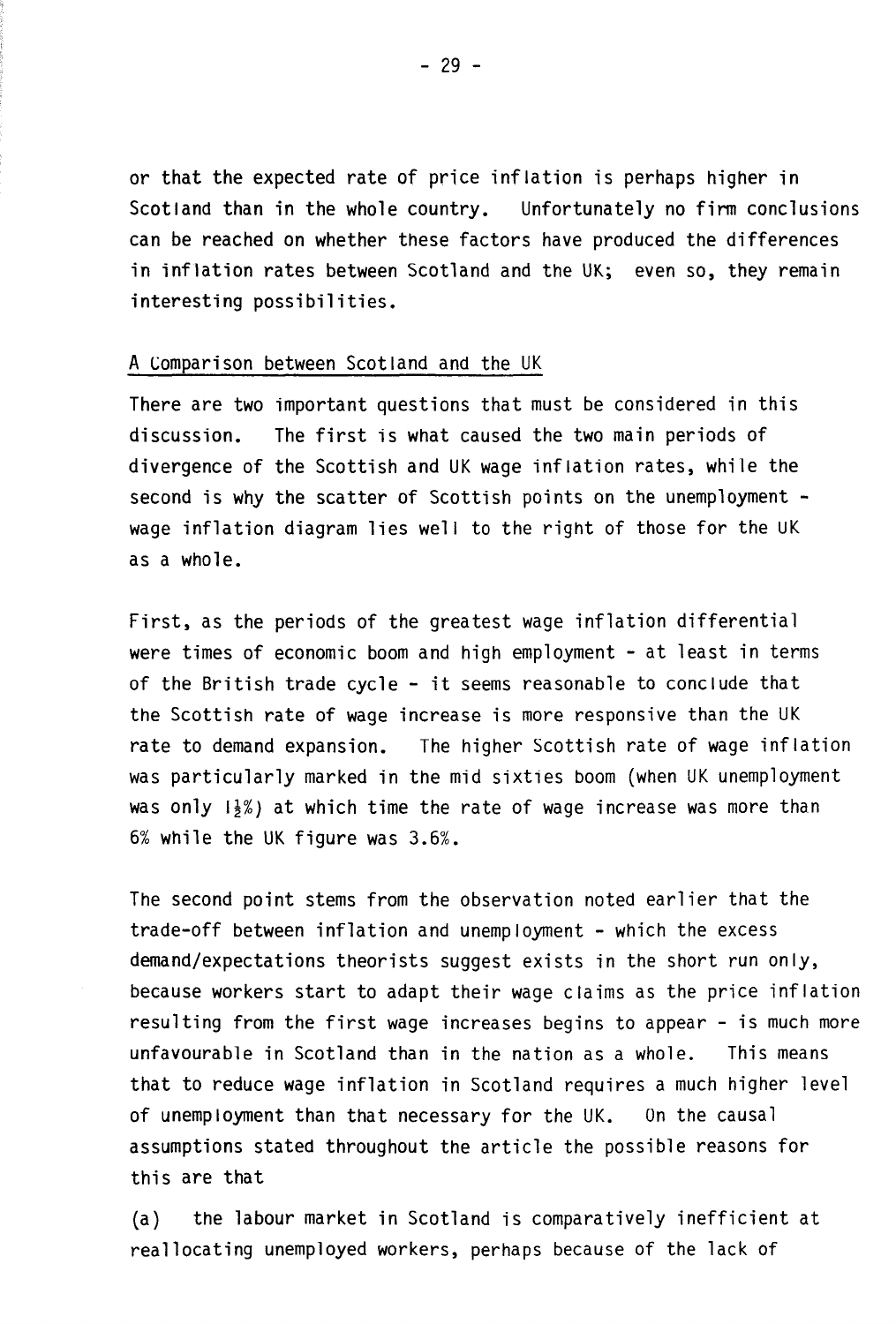retraining facilities, the less varied selection of potential jobs and lower labour mobility than in the UK.

(b) wages in the Scottish economy are heavily influenced by wages in the rest of the UK, because of 'parity' claims backed by union bargaining strength, so that while wages can rise faster in the face of excess demand, 'par' wages are only dampened by huge excess supply in the labour market.

The policy implications of the two foregoing points are quite clear: while Scotland's inflation suffers rather more than the UK's from excess demand, much greater levels of unemployment in Scotland are required to reduce wage inflation. This implies that the Scottish economy is not only more prone to demand-led inflation, but also that it can get rid of it less easily than the UK as a whole by using deflationary methods.

#### The Effect of the 'Internal' Exchange Rate

Another point that has been made elsewhere stems from an argument proposed by the 'monetarists' to the effect that in an international system of fixed exchange rates, monetary expansion in one country eventually influences price inflation in the others. As Scotland effectively has a perfectly fixed exchange rate with the rest of the UK, any expansion or demand in England will tend to raise Scottish prices; a response which would not occur - so the argument runs if there were a freely floating exchange rate between the two currencies. However, this analysis ignores the fact that monetary expansion enacted by the Bank of England will be felt directly in Scotland as the Scottish clearing banks increase credit. Thus a floating rate of exchange would not in itself produce the desired effect; an independent Scottish monetary policy would also be necessary.

#### The Consequences of Inflation

As a major conclusion of this paper has been that particularly severe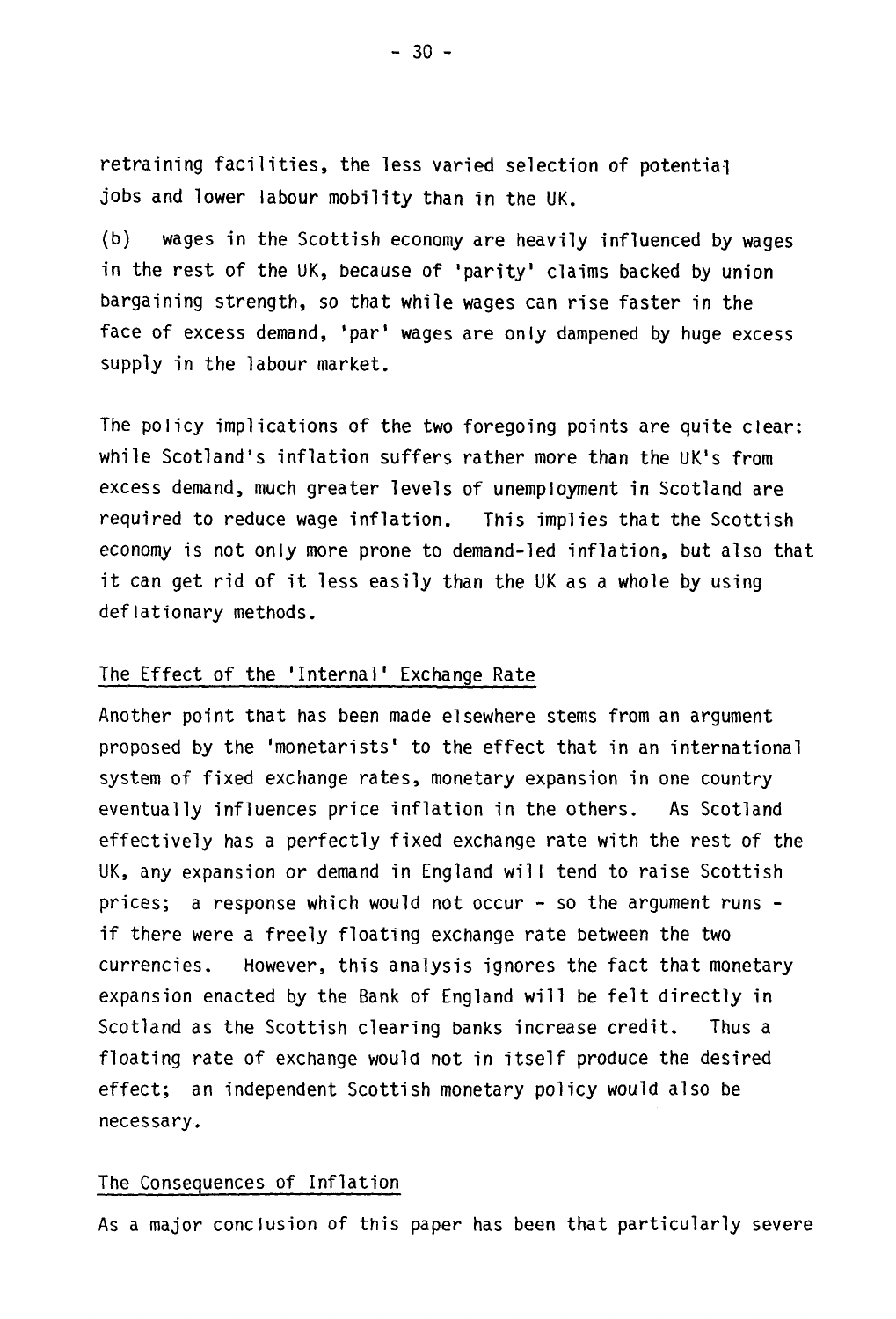unemployment would be necessary to reduce wage inflation in Scotland it is worth considering whether in fact it would be rather more advisable to accept the inevitability of some inflation. To examine this, the consequences of inflation, which are rarely discussed in detail, must be understood. First, the effect of a rate of price inflation in Scotland greater than that in the rest of the world is to decrease 'exports' to England and, unless the exchange rate depreciates, to the rest of the world. This will of course tend to depress output and employment in the Scottish economy over time. Secondly, inflation has undesirable redistributive effects: from lenders to borrowers, 'weak' unions to 'strong' unions, pensioners to wage earners and also (possibly) poor to rich if the former are less able to protect themselves from the effects of inflation. Thirdly, it seems quite reasonable to argue that investment in Scotland and elsewhere is reduced by the uncertainties and general lack of confidence inspired by inflation. Fourthly, and a barely considered consequence, a persistantly rising price level forces all firms to continuously raise prices, thus wasting time and resources on interminable price setting decisions, alterations of advertisements and price lists, and so on. Fifthly, a high rate of inflation produces a situation where consumers find it impossible to spend their incomes most effectively, because of the disorienting effects of continually changing prices. In conclusion, the welfare costs to society of high inflation are so severe as to merit even policy action that itself imposes a considerable cost on society, if in the long run inflation can be reduced to, and maintained at, a moderate rate.

#### Conclusion

In final summary, while the most effective inflation policy for both Scotland and the UK is one combining deflation with an incomes policy aimed at changing attitudes such as peoples expectations of real income growth, it seems from the analysis in this article that the unemployment necessary to achieve this in Scotland will be far higher than that required in the UK as a whole. Consideration of the costs

 $-31 -$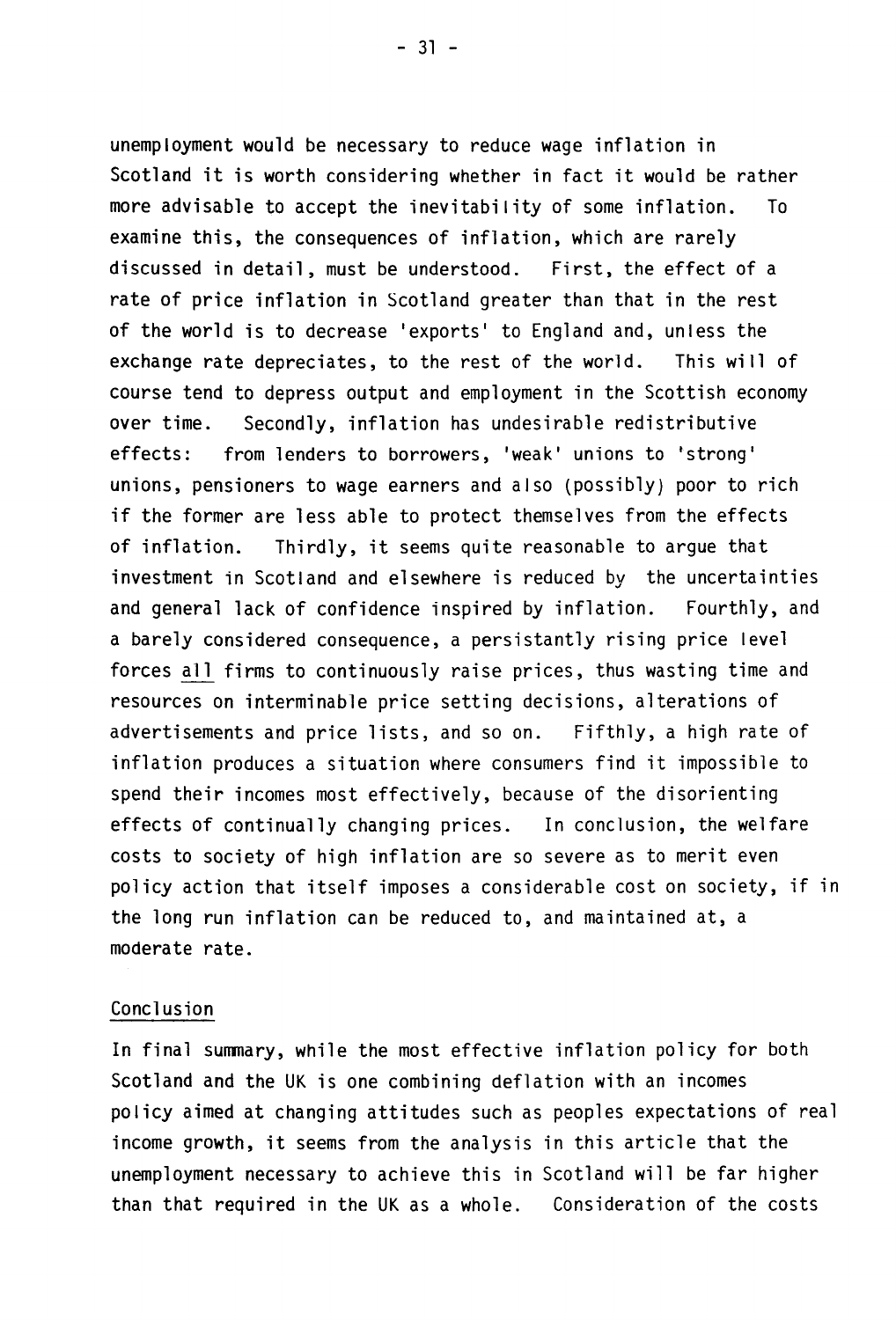of inflation, however, suggests that such a policy may still be preferable to continuous inflation. Alternatively, for any given rate of money wage increase throughout the United Kingdom, productivity must rise relatively faster in Scotland if higher unemployment is to be avoided.

 $\sim 10^7$ 

 $\mathcal{F}(\mathcal{F})$  and  $\mathcal{F}(\mathcal{F})$  . Then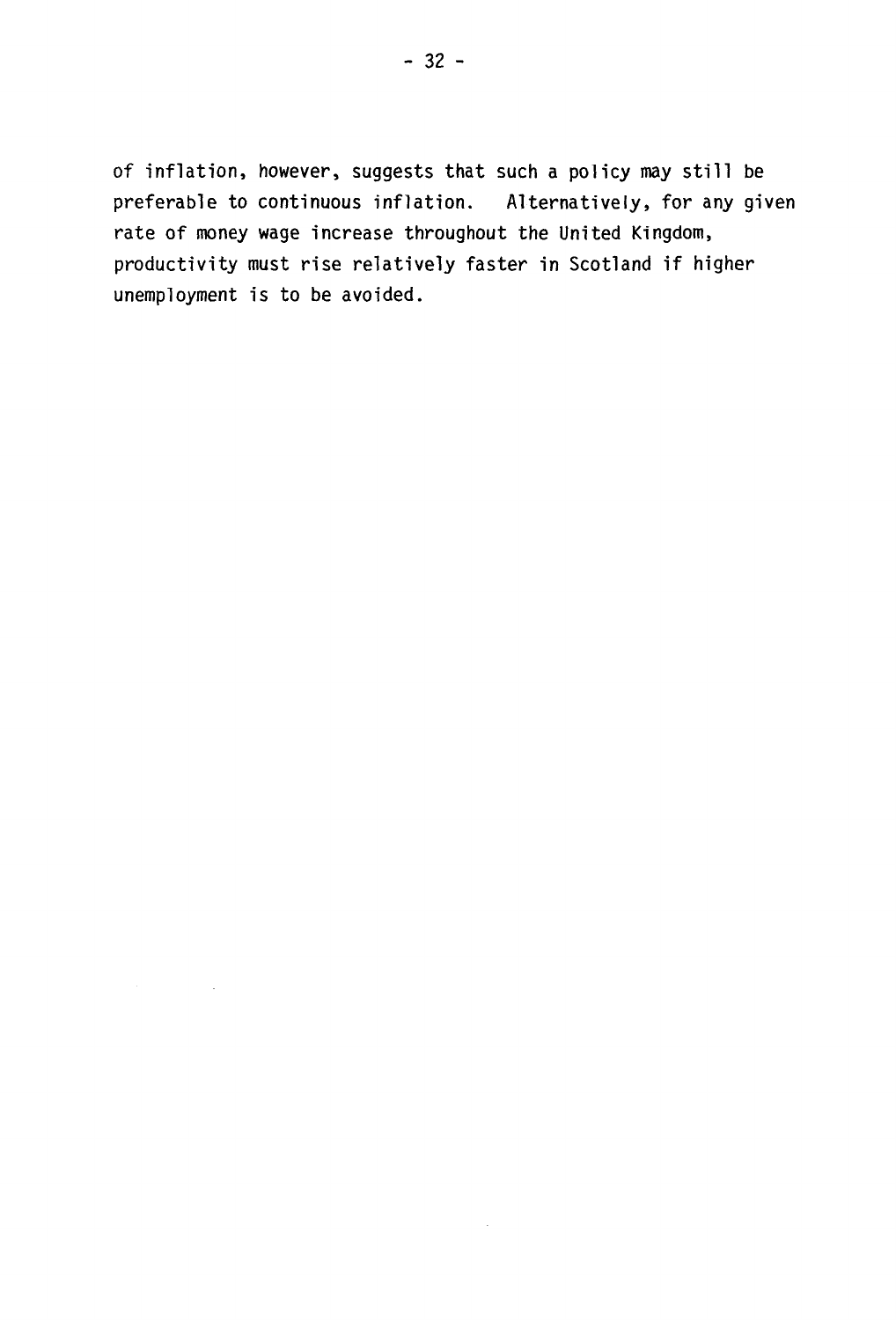

1960/61 61/62 62/63 63/64 64/65 65/66 66/67 67/68 68/69 69/70 70/71 71/7 Year

Rates of Change of Average Weekly Earnings : Scotland and the UK 1960 - 1974

Source: Scottish Economic Bulletin

% change in average earnings

# E HdVB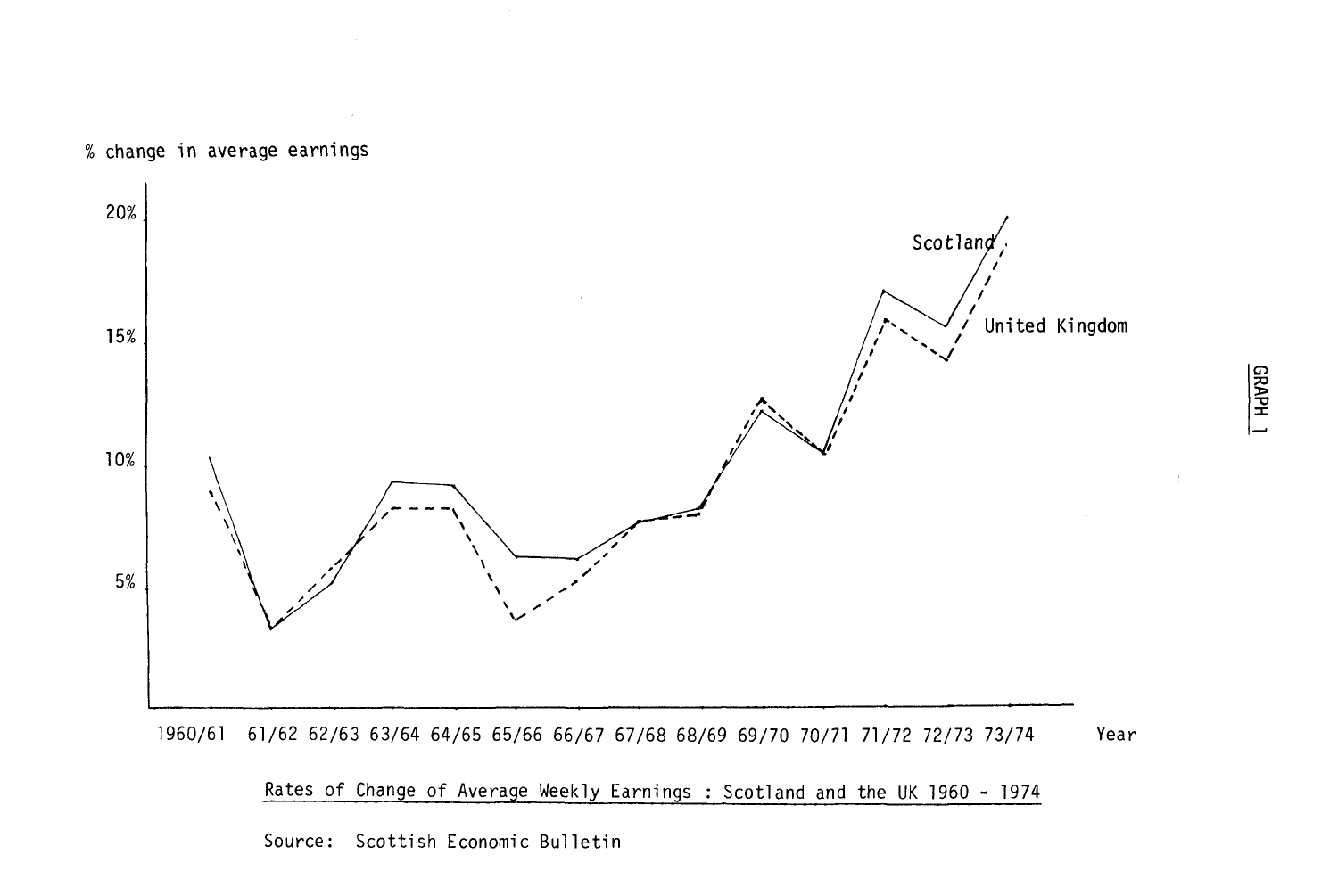



Source: Scottish Economic Bulletin Economic Trends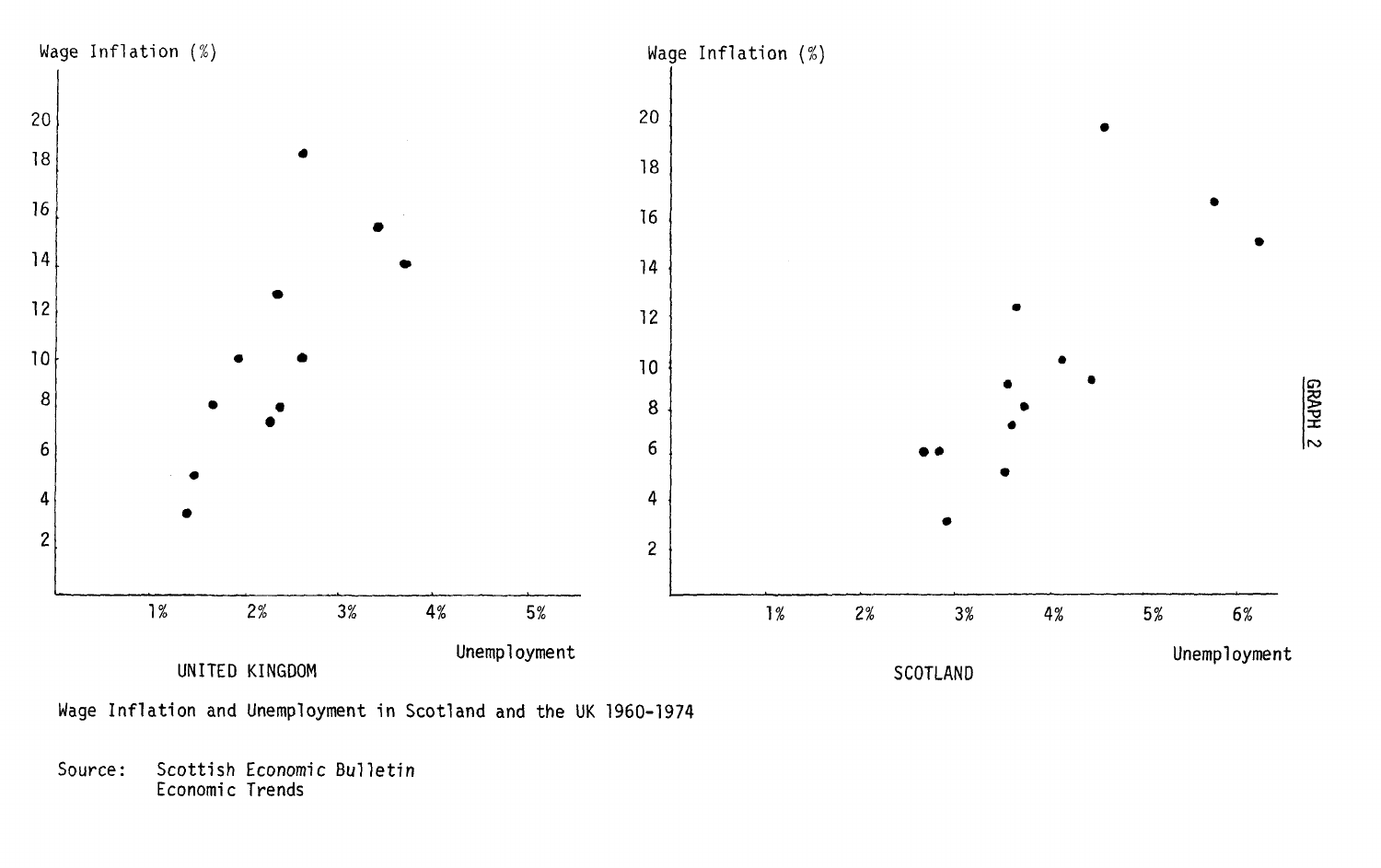|                    | Unemployment Rate $(\%)$<br>Sep.75 | Dec.75 | % change<br>$Sep.75$ $Dec.75$ | (seasonally<br>adjusted)<br>% change |
|--------------------|------------------------------------|--------|-------------------------------|--------------------------------------|
| Highland           | 5.6                                | 6.8    | $+21$                         | $-5.0$                               |
| Shetland           | 3.0                                | 3.9    | $+30$                         | $+4.6$                               |
| Orkney             | 2.5                                | 2.7    | $+8$                          | $-12.0$                              |
| Western Isles      | 17.9                               | 18.8   | $\star$                       |                                      |
| Grampian           | 2.9                                | 3.2    | $+10$                         | $+1.9$                               |
| Tayside            | 5.3                                | 5.9    | $+11$                         | $+10.1$                              |
| Fife               | 5.7                                | 5,7    | 0                             | $+3.8$                               |
| Strathclyde        | 7.1                                | 6.9    | $-3$                          | $+0.9$                               |
| Lothian            | 5.1                                | 4.9    | $-4$                          | $-1.7$                               |
| Central            | 5.7                                | 5.8    | $+2$                          | $+1.0$                               |
| Dumfries& Galloway | 6.9                                | 8.1    | $+17$                         | $+7.8$                               |
| <b>Borders</b>     | 3.3                                | 3.7    | $+12$                         | $+3.1$                               |
| Scotland           | 6.0                                | 6.1    | $+2$                          |                                      |
| Great Britain      | 5.2                                | 5.1    | $-2$                          |                                      |

# Table 1 Regional Unemployment in Scotland

Source: Department of Employment

 $\mathcal{A}^{\text{max}}_{\text{max}}$  and  $\mathcal{A}^{\text{max}}_{\text{max}}$ 

\* Months not comparable due to boundary changes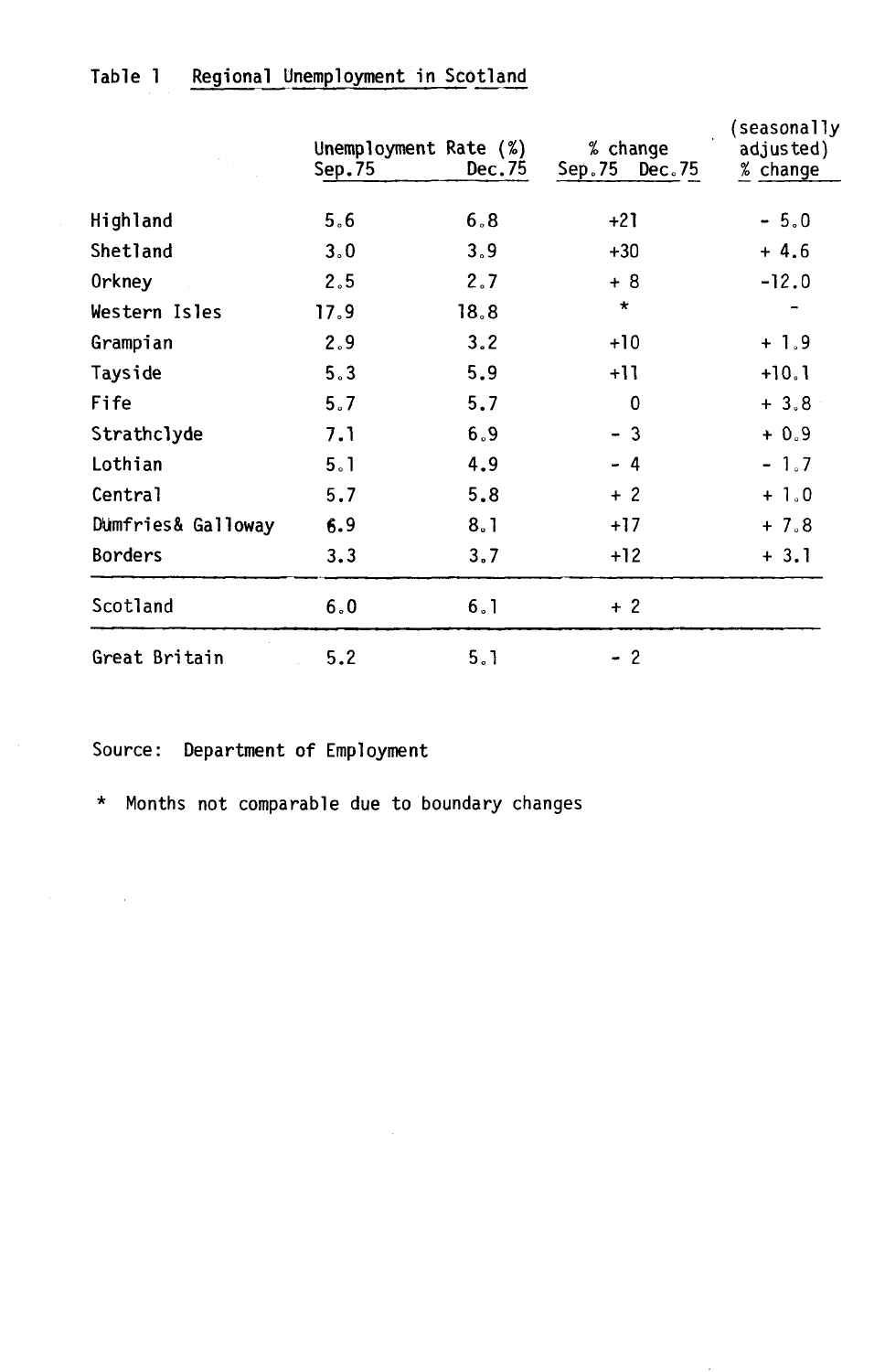| Table $2(a)$ | Unemployment/Vacancies Ratio - Scotland and Great Britain |
|--------------|-----------------------------------------------------------|
|              |                                                           |

#### December 1971 - December 1975

|                | Scotland | Great Britain |
|----------------|----------|---------------|
| December 1971  | 17.1     | 6.3           |
| March 1972     | 18.3     | 5.9           |
| June 1972      | 12.0     | 3,8           |
| September 1972 | 14.9     | 4.1           |
| December 1972  | 10.1     | 3.3           |
| March 1973     | 6.2      | 2.2           |
| June 1973      | 3.9      | 1.3           |
| September 1973 | 3.2      | 1.1           |
| December 1973  | 2.9      | 1.1           |
| March 1974     | 4.3      | 1.7           |
| June 1974      | 2.7      | 1.5           |
| September 1974 | 3.1      | 2.1           |
| December 1974  |          | ∗             |
| March 1975     | 4.7      | 4.3           |
| June 1975      | 4.6      | 5.2           |
| September 1975 | 6.8      | 8.5           |
| December 1975  | 8.4      | 9.6           |

\* not available

 $\overline{a}$ 

Source: Department of Employment Gazette

#### Table 2 (b) Unemployment/Vacancies Ratio for the Regions of Great Britain at December 1975

| South East             | 5.7  |
|------------------------|------|
| East Anglia            | 8.4  |
| South West             | 12.4 |
| West Midlands          | 18.1 |
| East Midlands          | 8.7  |
| Yorkshire & Humberside | 11.7 |
| North West             | 15.3 |
| North                  | 12.4 |
| Wales                  | 17.3 |
| Scotland               | 8.4  |

Source: Department of Employment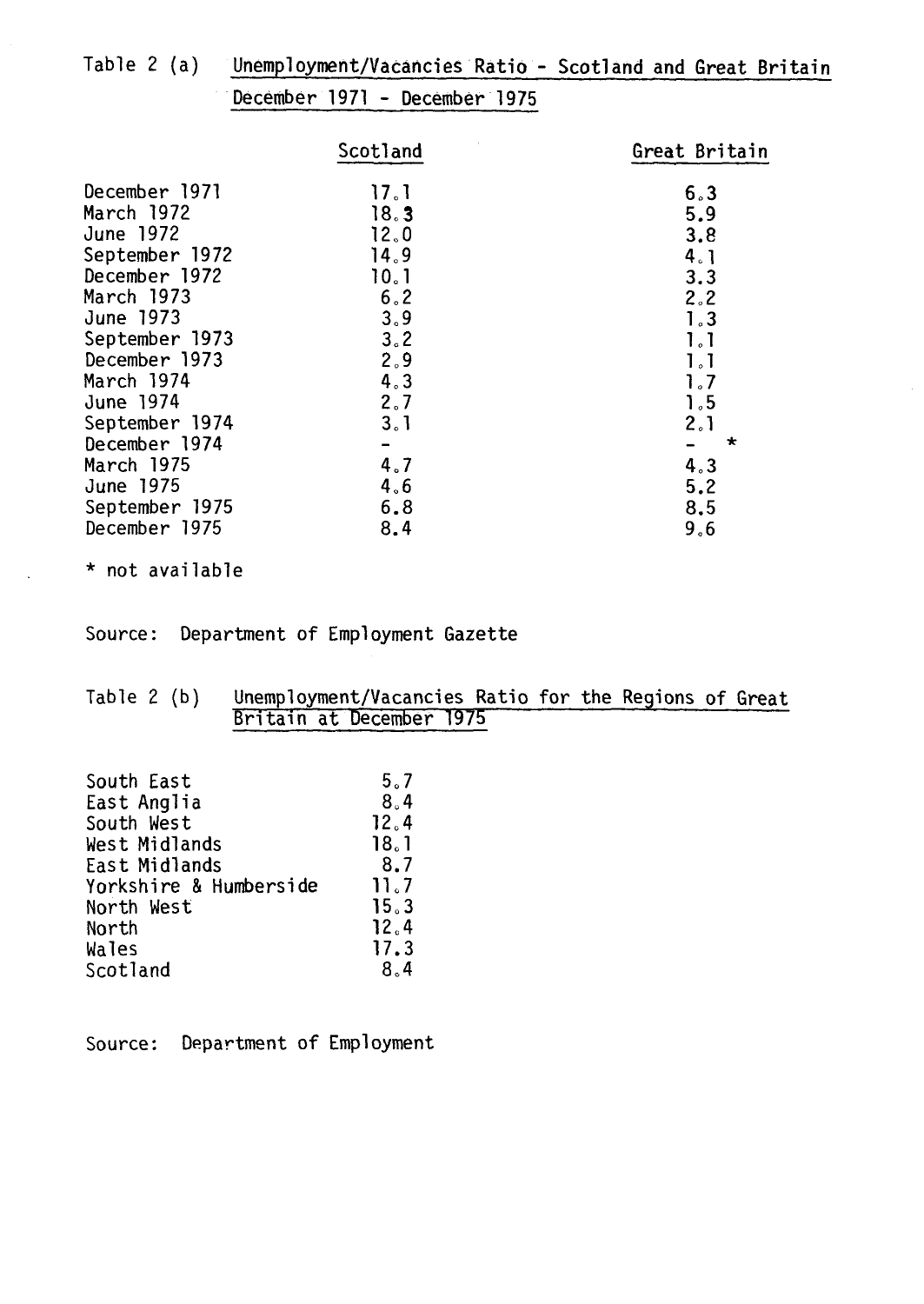Table 3 Industrial Employment and Unemployment in Scotland

June 1974 - June 1975

|                                                                                              | (1000s)<br>Employment   |                         |                         |                         |                        |                              |                               | '000s<br>Unemployment |                       |
|----------------------------------------------------------------------------------------------|-------------------------|-------------------------|-------------------------|-------------------------|------------------------|------------------------------|-------------------------------|-----------------------|-----------------------|
|                                                                                              | June 74                 | Sep 74                  | Dec 74                  | Mar 75 Jun 75           |                        | % Change<br>Jun 74 - June 75 | % of GB Total<br>Jun 75       |                       | Jun 74 Jun 75         |
| Total                                                                                        | 2084                    | 2087                    | 2067                    | 2040                    | 2053                   | $-1,5$                       | 9.3                           |                       |                       |
|                                                                                              |                         |                         |                         |                         |                        |                              |                               |                       |                       |
| Males                                                                                        | 1227                    | 1228                    | 1212                    | $1201 -$                | 1204                   | $-1.9$                       | 9,1                           |                       |                       |
| Females                                                                                      | 857                     | 859                     | 855                     | 839                     | 849                    | $-0.9$                       | 9.5                           |                       |                       |
| Agriculture,<br>Forestry & Fishing<br>Mining & quarrying<br>Food, Drink &                    | 50.5<br>33.9            | 49.7<br>34.0            | 49.1<br>34.1            | 44.6<br>34.4            | 48.4<br>34.1           | $-4.2$<br>$+0.6$             | 12.5<br>9.7                   | 2.2<br>2.5            | 2 <sub>5</sub><br>2.1 |
| Tobacco<br>Coal, Petroleum &                                                                 | 98.7                    | 98.6                    | 97.5                    | 95.2                    | 94.3                   | $-4.5$                       | 13.2                          | 34                    | 5.1                   |
| Chemicals<br>Metal Manufacture<br>Engineering                                                | 30.6<br>43.4<br>286.4   | 31.3<br>43.8<br>289.7   | 31.4<br>43.8<br>286.6   | 31.3<br>44.3<br>280.3   | 31.6<br>43.5<br>276.4  | $+3.3$<br>$+0.2$<br>$-3.5$   | 6,8<br>8.7<br>8.3             | 0.9<br>1.6<br>7.3     | 1.1<br>2.3<br>10.5    |
| Textiles, Leather &<br>Clothing<br>Other Manufacturing<br>Construction<br>Gas, Electricity & | 106.2<br>110.9<br>170.3 | 106.1<br>111.8<br>169.6 | 103.8<br>108.1<br>162.9 | 100.1<br>105.6<br>160.6 | 98.4<br>101.6<br>163.9 | $-7.3$<br>$-8.4$<br>$-3,8$   | 10.5<br>7 <sub>1</sub><br>132 | 2.9<br>4.1<br>15.6    | 3.9<br>50<br>19.1     |
| Water<br>Transport<br>Distributive Trades<br>Financial, Profess-                             | 28.4<br>138.5<br>242.1  | 28.6<br>138.9<br>237.1  | 28.7<br>138.3<br>242.1  | 28.7<br>139.8<br>232.9  | 28.9<br>138.0<br>235.2 | $+1,8$<br>$-0.4$<br>$-2.8$   | 84<br>9.2<br>8,9              | 0.5<br>4.5<br>8.3     | 0.5<br>5.3<br>9.5     |
| ional & other<br>services<br>Public Admin. &                                                 | 599.8                   | 601.9                   | 595.0                   | 593.3                   | 600.9                  | $+0.2$                       | 9,0                           | 10.7                  | 13.4                  |
| Defence                                                                                      | 141.6                   | 146.1                   | 146.0                   | 148.8                   | 157.4                  | $+11.2$                      | 9.7                           | 4.5                   | 5.5                   |

Source: Department of Employment Gazette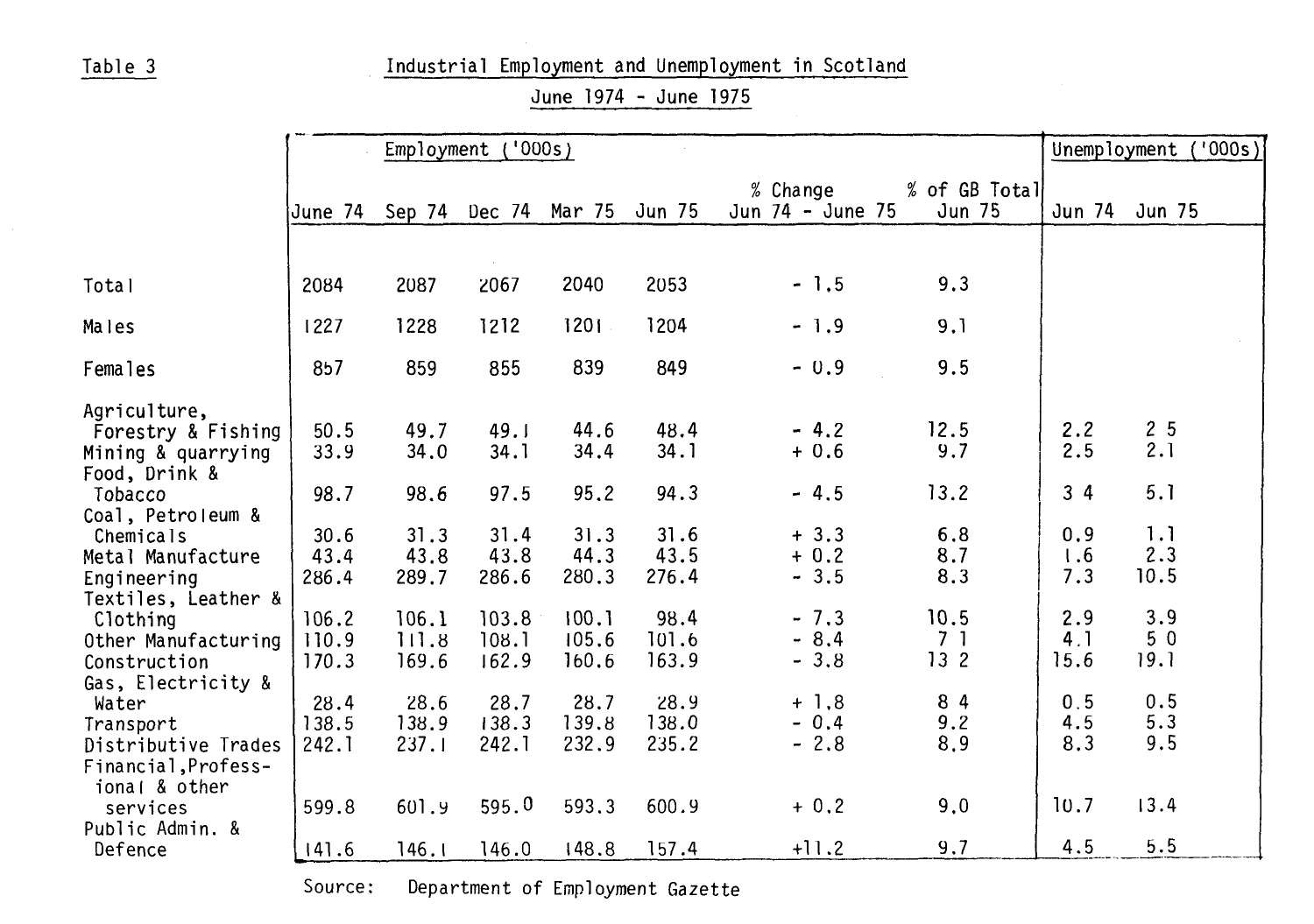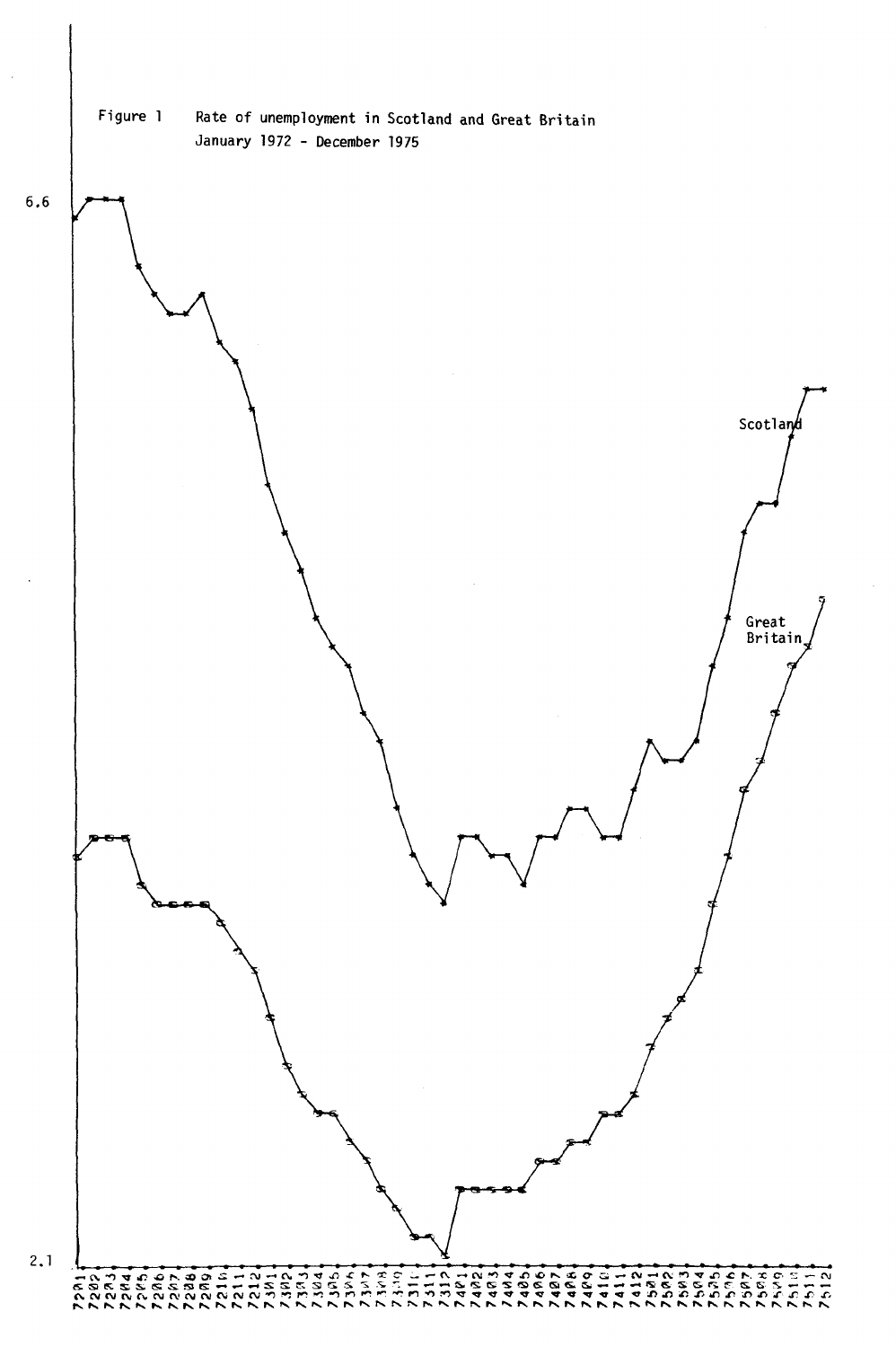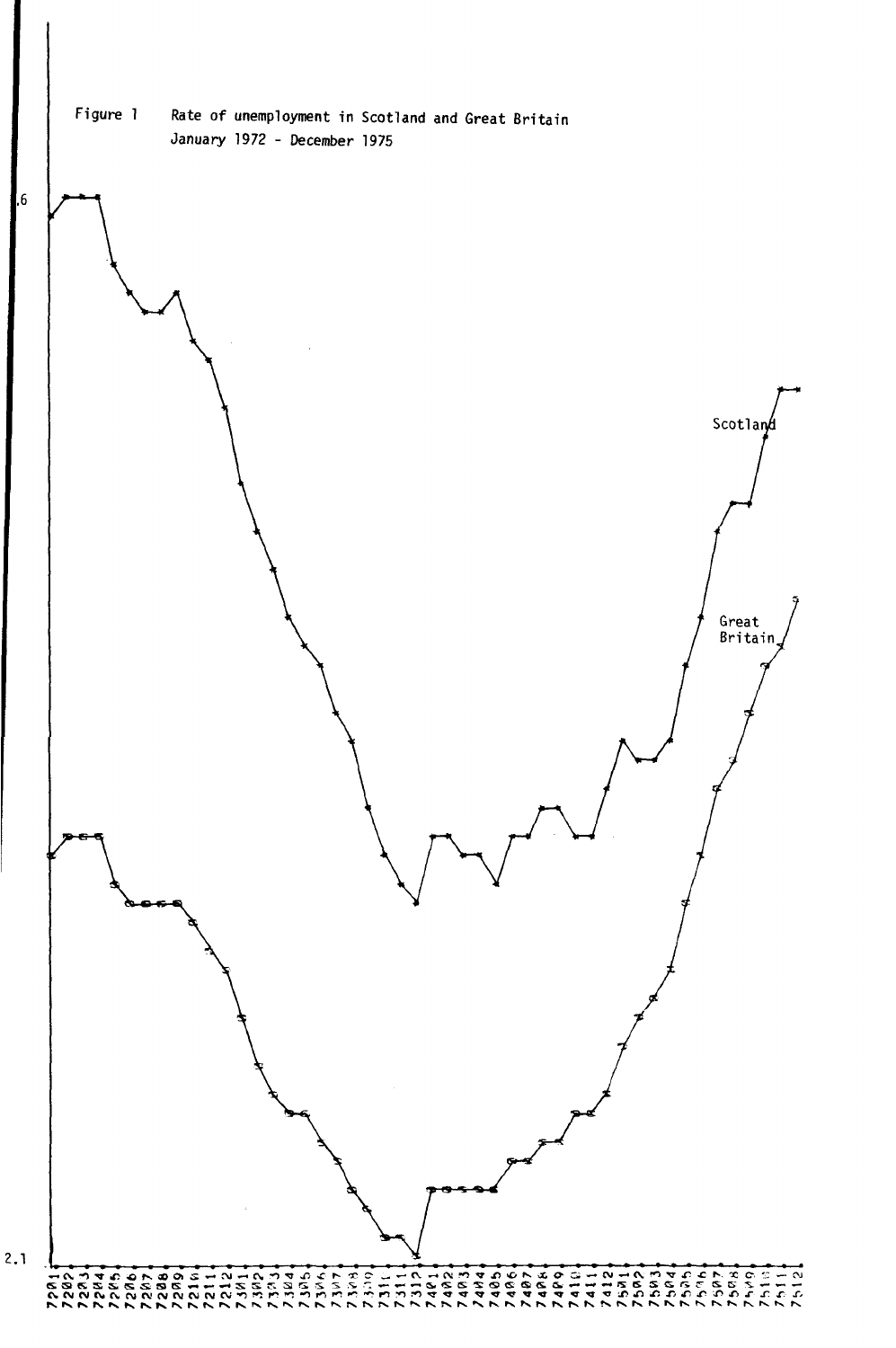# Table 3 Industrial Employment and Unemployment in Scotl

June 1974 - June 1975

|                                          | $'000s$ )<br>Employment |              |              |        |        |                              | $'000s$ )<br>Unemployment |        |                |
|------------------------------------------|-------------------------|--------------|--------------|--------|--------|------------------------------|---------------------------|--------|----------------|
|                                          | June 74                 | Sep 74       | Dec 74       | Mar 75 | Jun 75 | % Change<br>Jun 74 - June 75 | % of GB Total<br>Jun 75   | Jun 74 | Jun 75         |
|                                          |                         |              |              |        |        |                              |                           |        |                |
| Total                                    | 2084                    | 2087         | 2067         | 2040   | 2053   | $-1,5$                       | 9.3                       |        |                |
| Males                                    | 1227                    | 1228         | 1212         | 1201   | 1204   | $-1.9$                       | 9,1                       |        |                |
| <b>Females</b>                           | 857                     | 859          | 855          | 839    | 849    | $-0.9$                       | 9.5                       |        |                |
| Agriculture,                             | 50.5                    |              |              | 44.6   | 48.4   | $-4.2$                       | 12.5                      | 2.2    | 2 <sub>5</sub> |
| Forestry & Fishing<br>Mining & quarrying | 33.9                    | 49.7<br>34.0 | 49.1<br>34.1 | 34.4   | 34.1   | $+0.6$                       | 9.7                       | 2.5    | 2.1            |
| Food, Drink &                            |                         |              |              |        |        |                              |                           |        |                |
| Tobacco<br>Coal, Petroleum &             | 98.7                    | 98.6         | 97.5         | 95.2   | 94.3   | $-4.5$                       | 13.2                      | 34     | 5.1            |
| Chemicals                                | 30.6                    | 31.3         | 31.4         | 31.3   | 31.6   | $+3.3$                       | 6.8                       | 0, 9   | 1.1            |
| Metal Manufacture                        | 43.4                    | 43.8         | 43.8         | 44.3   | 43.5   | $+ 0.2$                      | 8.7                       | 1.6    | 2.3            |
| Engineering<br>Textiles, Leather &       | 286.4                   | 289.7        | 286.6        | 280.3  | 276.4  | $-3.5$                       | 8.3                       | 7.3    | 10.5           |
| Clothing                                 | 106.2                   | 106.1        | 103.8        | 100.1  | 98.4   | $-7.3$                       | 10.5                      | 2.9    | 3.9            |
| Other Manufacturing                      | 110.9                   | 111.8        | 108.1        | 105.6  | 101.6  | $-8.4$                       | 7 <sub>1</sub>            | 4.1    | 50             |
| Construction                             | 170.3                   | 169.6        | 162.9        | 160.6  | 163.9  | $-3.8$                       | $132$                     | 15.6   | 19.1           |
| Gas, Electricity &                       |                         |              |              |        |        |                              |                           |        |                |
| Water                                    | 28.4                    | 28.6         | 28.7         | 28.7   | 28.9   | $+1.8$                       | 84                        | 0.5    | 0.5            |
| Transport                                | 138.5                   | 138.9        | 138.3        | 139.8  | 138.0  | $-0.4$                       | 9.2                       | 4.5    | 5.3            |
| Distributive Trades                      | 242.1                   | 237.1        | 242.1        | 232.9  | 235.2  | $-2.8$                       | 8,9                       | 8.3    | 9.5            |
| Financial, Profess-                      |                         |              |              |        |        |                              |                           |        |                |
| ional & other                            |                         |              |              |        |        |                              |                           |        |                |
| services                                 | 599.8                   | 601.9        | 595.0        | 593.3  | 600.9  | $+ 0.2$                      | 9,0                       | 10.7   | 13.4           |
| Public Admin. &<br>Defence               | 141.6                   | 146.1        | 146.0        | 148.8  | 157.4  | $+11.2$                      | 9.7                       | 4.5    | 5.5            |

Source: Department of Employment Gazette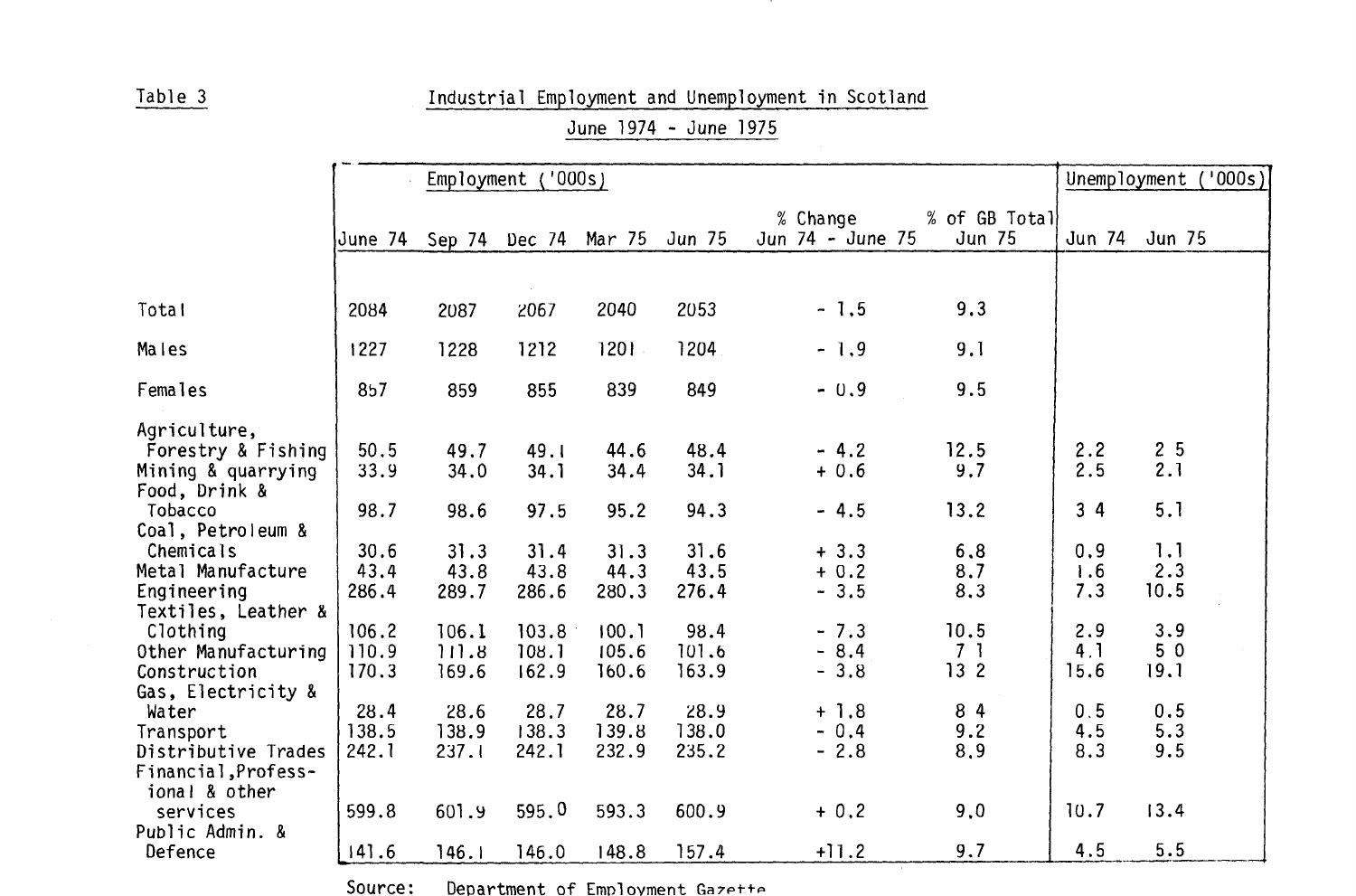

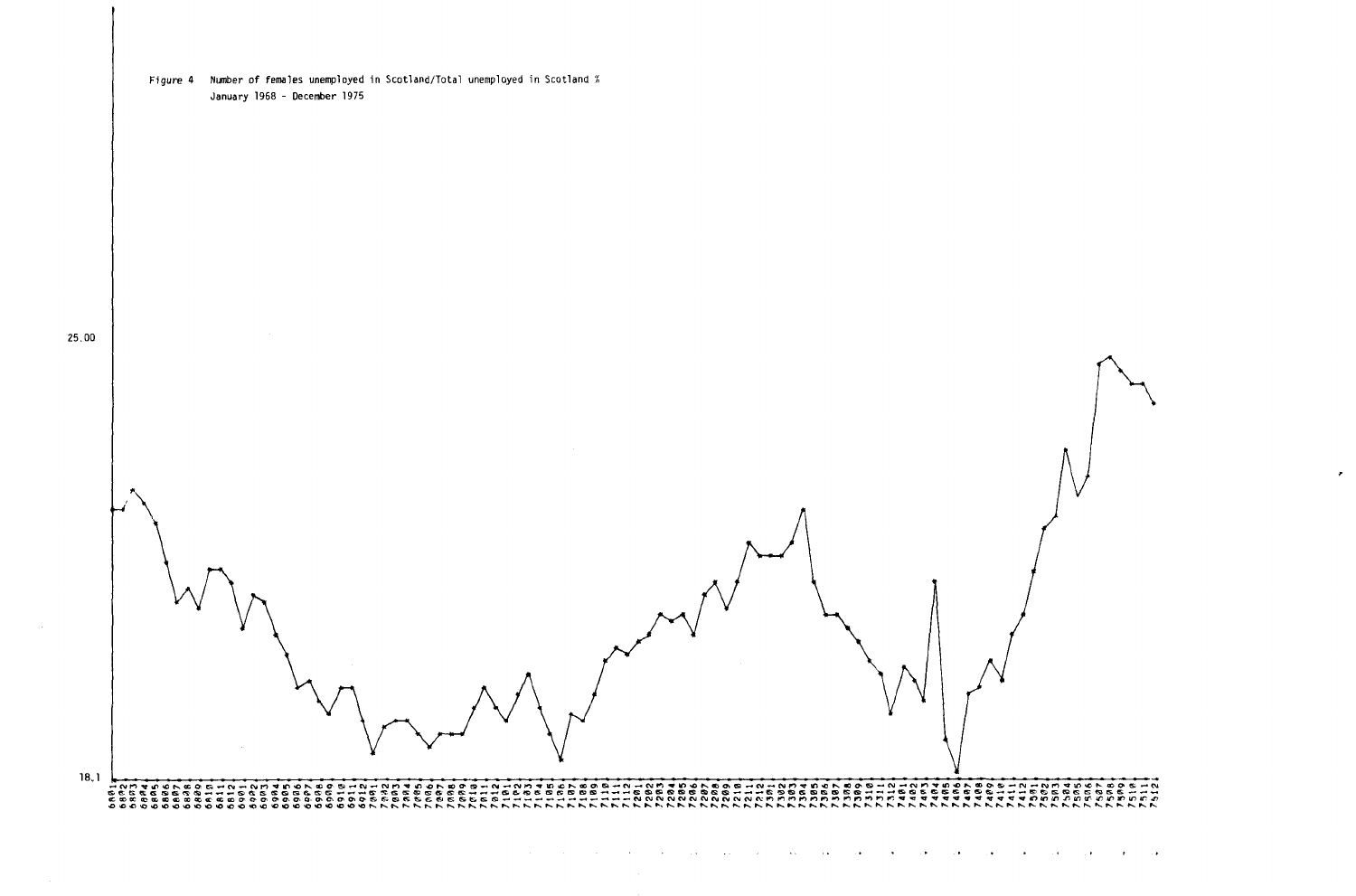The Fraser of Allander Institute - Publications

#### Speculative Papers

- 1. Alec Nove : Planning What, How and Why SBN 7073 0113 0 24 pages May 1975 75p
- 2. A A Tait : The Economics of Devolution A Knife Edge Problem SBN 7073 0114 9 12 pages June 1975 60p
- 3. Richard Rose : The Future of Scottish Politics A Dynamic Analysis SBN 7073 0116 5 26 pages November 1975 £1.00
- 4. D I MacKay : North Sea Oil Through Speculative Glasses SBN 7073 0117 3 16 pages October 19/5 75p

#### Research Monographs

1. Alan Harrison : The Distribution of Personal Wealth in Scotland ISBN 0 904865 00 2 20p